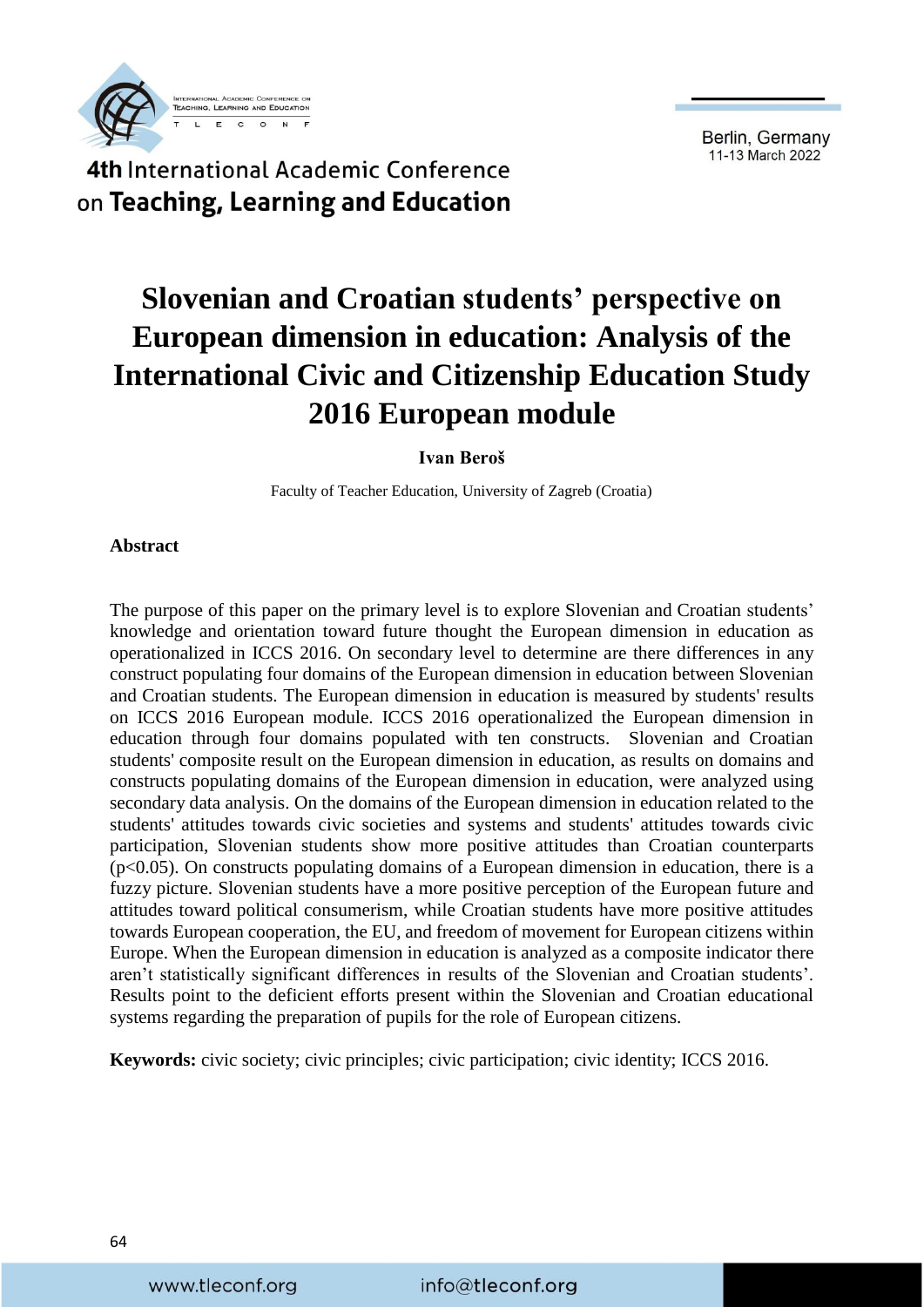

# 4th International Academic Conference on Teaching, Learning and Education

#### **1. Introduction**

As a supranational conglomerate of national states, European Union [EU] from its very formation faced challenges in creating social cohesion and a positive individual stance toward the idea and reality of the EU. Because the EU's main focus was on economic cooperation as a means of developing European national economies and countering strong economic pressures from the US in the early and China in the contemporary phase, the creation of a common European identity and values was put on hold. As it became obvious that the EU is unable to function purely as an economic and political Union, culture and education rose to prominence as answers to the need of creating common European values that would hold the EU together. Since its first attempt to formulate an EU stance toward educational practice and policy, the European dimension in education was one of the main fields of interest. As Mulcahy (1991, p. 214) writes: "by the early 1960s, however, education began to attract attention, though it was not until the mid-1970s that tangible progress in dealing with it became evident. By 1976 the Community [EU] had agreed on a course of action that has guided its activities in the field ever since, and in 1977 this course of action was published in the form of a pamphlet appropriately entitled *Towards a European Education Policy.* If only in embryonic form, this policy statement gave one of the earliest expressions to the notion of the European dimension" in education. The European dimension in education was not only one of the first attempts to use education and culture as social glue of the EU, but it is also one of the most persistent EU policies from its introduction till today (Mulcahy, 1991; Ryba, 1992). Development of the European dimension in education can be traced

from the idea that is only mentioned in principle in the first documents of (European) education policy - for example in the document *For a Community Policy in Education*  (1973), through its strong foundation in Council of Europe and European Commission documents - *Recommendation on the European Dimension of Education* (1989), *Green Paper of the European Dimension of Education* (1993) and the *Treaty on European Union (1992/3*), to the exceptionally important space given to it in the strategic guidelines *Development of European education in the future* - *Council conclusions of 12 May 2009 on a strategic framework for European cooperation in education and training ('Education and Training 2020')* (Turk & Ledić, 2013, p. 187-188; see also Turk & Ledić, 2014; Turk, et al., 2015).

As its development was long and fostered by different EU policies, the theoretical development of the European dimension in education needed to start with a clear definition of the term. In most of the scholarly literature European dimension in education denotes the promotion of public understanding, interest, and positive attitudes towards an idea of the EU (European Commission, 1974; Karlsen, 2002; Keating, 2014) within population included in compulsory education.

Since the European dimension in education represents the most important aspect of EU educational policy it "lies at a point of tension between precisely the two notions of 'unity' and 'diversity'"(Ryba, 1995, p. 26) that are characteristic of the EU. On one side is a unity of all

#### info@tleconf.org

www.tleconf.org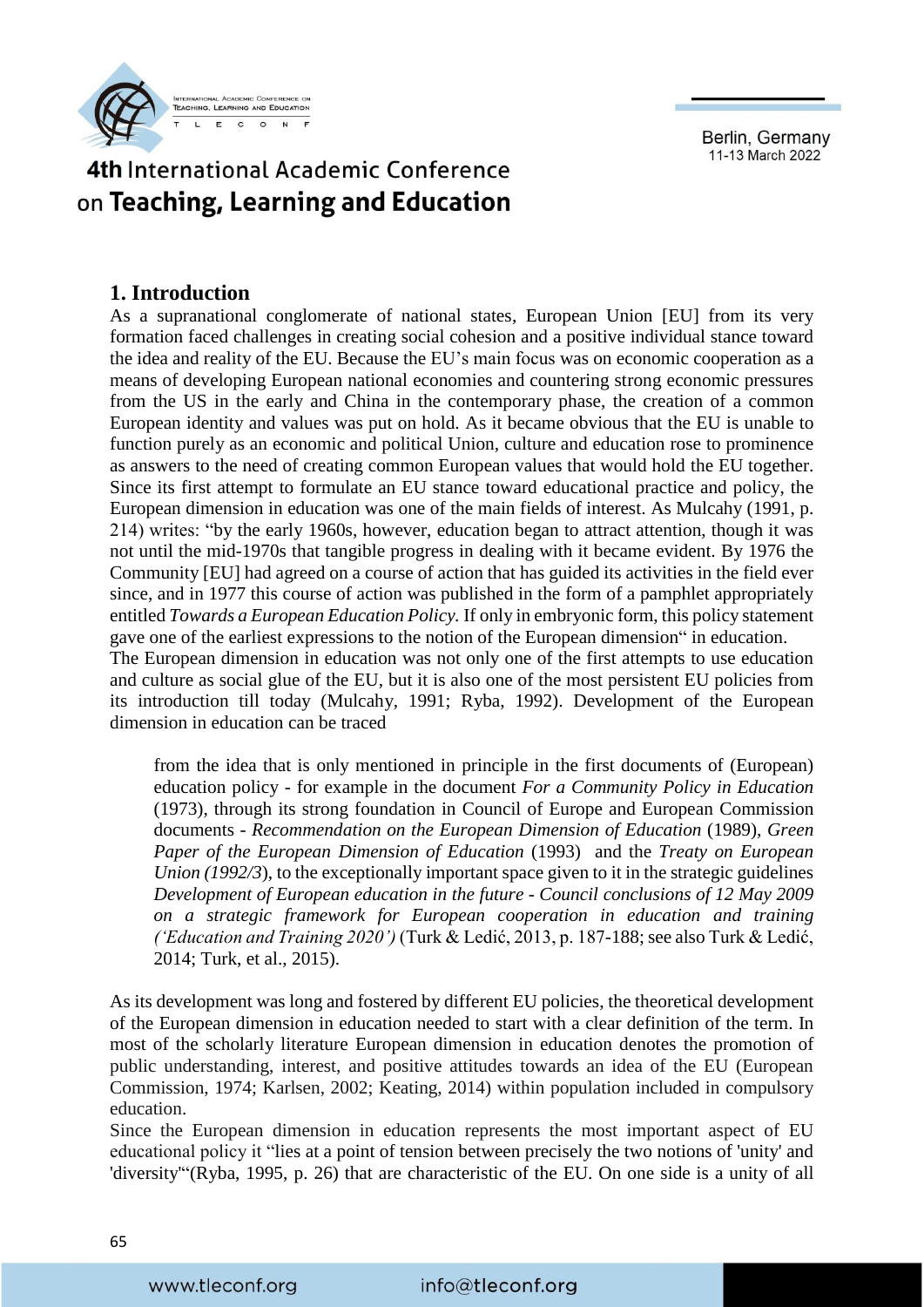

# 4th International Academic Conference on Teaching, Learning and Education

Member states in the Union and on the other are the unique cultural and historical realities of each national state (Ryba, 1995). This tension is central to the *Green Paper on the European Dimension of Education* (Commission of the European Communities, 1993, p. 3) which points out that "education has as one of its aims the preparation of young people to exercise their responsibilities in a wider social and economic area. It is in this perspective that the development of a European dimension in education must be seen as an important factor in the adjustment of the educational process to the new economic, social and cultural environment." The importance of the *Green Paper on the European Dimension of Education* lies in a straightforward argument about the legal base found for the introduction of the European dimension in education in form of Article 126 of Chapter 3 of the Treaty of Maastricht (Council of European Communities & Commission of the European Communities, 1992). Article 126 states that "the Community shall contribute to the development of quality education by encouraging cooperation between the Member States and, if necessary, by supporting and complementing their action, while fully respecting the responsibility of the Member States for the content of teaching and the organization of education systems and their cultural and linguistic diversity" (Council of European Communities & Commission of the European Communities, 1992).

The initial part of this paper's introductory section analyzed political motivation and background for a conceptualization of the European dimension in education, and the rest of this section will deal with implications of the European dimension in education for education in practice. On a practical level, the European dimension in education is introduced in schools through six elements: teaching about Europe, pupil mobility and exchange, the European school record card, foreign language teaching, European schools and schools of an international nature, and teacher mobility and training (Neave, 1984; Mulcahy, 1991). The right combination of the six mentioned elements provides schools with stimulus for the development of pupils' knowledge about Europe and the EU and a positive and active stance toward living and taking an active role in Europe and the EU (Commission of the European Communities, 1993). Concerning the European dimension in education "schools have the task of helping the younger generation to develop an awareness of the feeling of belonging to Europe and to begin to understand that Europe is present in many areas of daily life" (Barthélémy, 1999, p. 78). School activities related to the development of the European dimension in education have to be complemented by out-of-school activities (Barthélémy, 1999) realized by different actors. Ryba (1995, p. 28) points out that "it is possible to distinguish four principal groups of personal or institutional actors who have contributed to the development of ideas and practice regarding the European dimension [in] education: individuals; voluntary associations; public authorities at national and regional levels; and international organizations."

Regardless is it implemented on the level of educational policy or practice and national or international context, "all EU member states (and most candidate countries) now have a European dimension to their citizenship education, at least at lower secondary-level education" (Keating, 2014, p. 95). Because of the nature of EU policy in general, and in the field of education in particular, the European dimension in education became an integral policy in all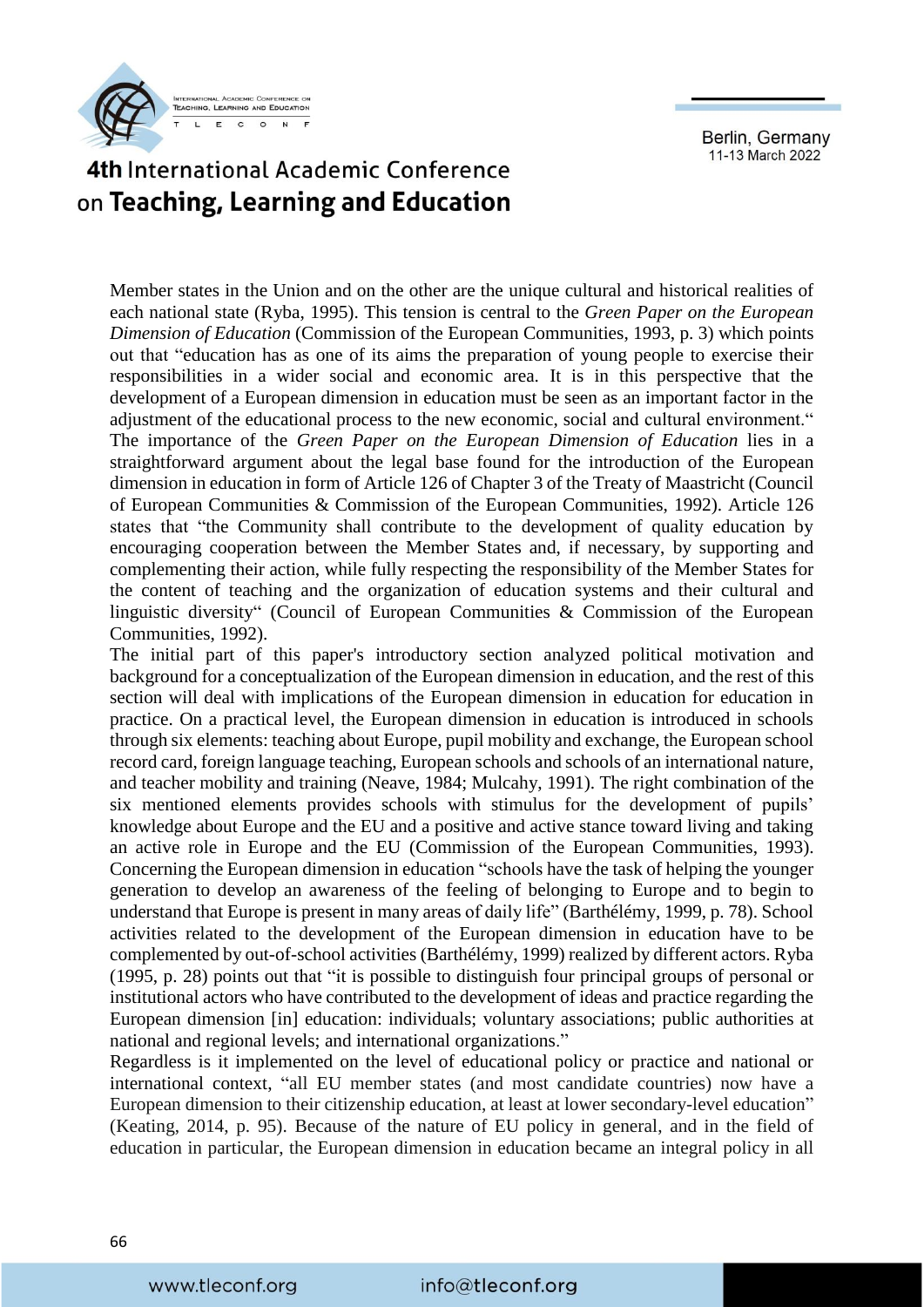

# 4th International Academic Conference on Teaching, Learning and Education

EU countries which means that their educational system implemented the development of the European dimension in education as one of its aims.

#### **2. The European dimension in education in Croatia and Slovenia: literature review**

The first mention of a European dimension in education in Croatia is found in Zidarić's (1996) paper analyzing the emergence, development, and current position of the European dimension in education. All later development of the European dimension in education in Croatia is related to the activities within the Faculty of Humanities and Social Sciences at the University of Rijeka.

Ledić and Turk (2012) analyzed challenges of the European dimension in education and concluded that in the Croatian context on theoretical level European dimension in education is neglected within national educational policy and in need of a clear theoretical framework and measurable indicators.<sup>1</sup> Sablić analyzed the presence of the European dimension in education in the *National Curriculum Framework for Preschool, Elementary, and Highschool Education*  (MZOŠ, 2010) and concluded that the "European dimension in education is becoming the main instrument for the promotion of the European identity and citizenship" (Sablić, 2014, p. 85) within *National Curriculum Framework*. <sup>2</sup> Bušjeta (2015, p. 17) conducted a comparison of Croatian and Bosnian-Herzegovinian fourth-grade gymnasium History textbooks and concluded "that the history textbooks in Croatia and Bosnia and Herzegovina are still preoccupied with factual representations of events, which does not leave much space for the methods of teaching and learning required by the European dimension in education."

After analyzing national legislative and strategic and development documents of Croatian educational policy Ledić and associates stated that the European dimension is present in binding documents of national educational policy and strategic and development plans for education (Ledić et al., 2016). They concluded that "school counselors in elementary and high school have generally positive image toward European Union" (Ledić et al., 2016, p. 90). Analyzing teachers' perspective of the European dimension in education Vignjević Korotaj and associates (2020, p. 129) concluded that "most of the geography teachers in an elementary and high school recognized determinants of the concept of a European dimension in education." Extending their research in the same direction Vignjević Korotaj and associates sought "to determine if the European dimension in education is present in geography textbooks for primary schools, as well as to explore how it is represented in them" (Vignjević Korotaj et al., 2020, p. 177). They

**.** 

<sup>&</sup>lt;sup>1</sup> Until present, it is unclear what are (or what should) be indicators of a European dimension in education both in the context of the national and European educational policy.

<sup>&</sup>lt;sup>2</sup> Results presented in this paper are offering a different picture because results of Croatian students on a composite indicator of the European dimension in education fall just a bit above the central value of 2. Looking from 2014. until today we can then draw at least two conclusions. First, the presence of the European dimension in education within the *National Curriculum Framework* stoped on a policy level, or second, teachers are not prepared for the cross-curricular implementation of a European dimension in education.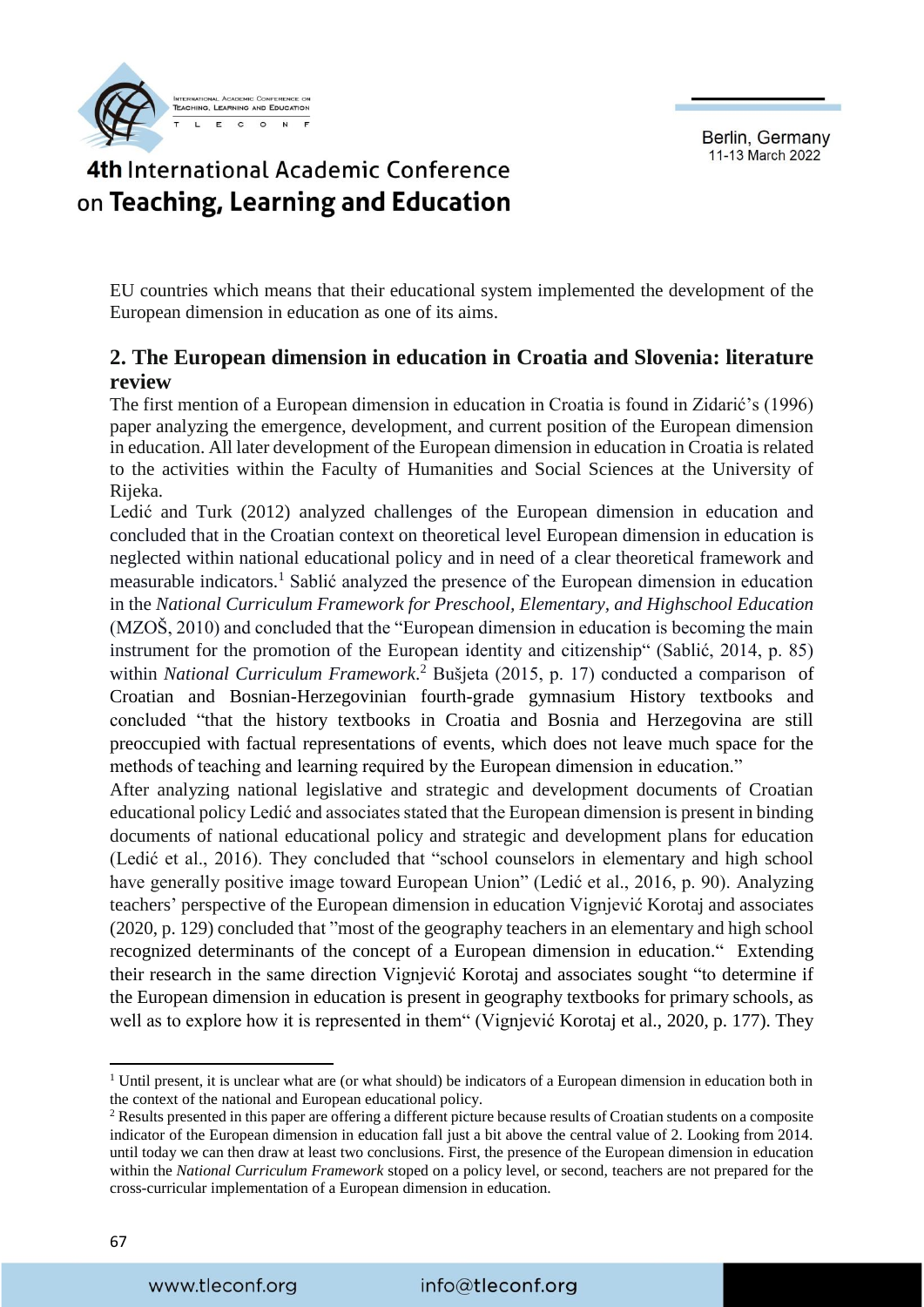

# 4th International Academic Conference on Teaching, Learning and Education

concluded "that European dimension in education indicators are not significantly present in any of the textbooks; where they are present, it is mostly to transfer factual knowledge about Europe or the EU" (Vignjević Korotaj et al., 2020, p. 189). Vignjević Korotaj and associates confirmed earlier findings of Turk and associates (2015) which pointed out that Croatian school teachers "show relatively poor understanding of the objectives of the framework for European cooperation in the area of education and training, which can be considered the failure of the national education policy."<sup>3</sup> Analyzing elementary school teachers' initial education for implementation of citizenship education in Croatia research (Beroš, 2021, p. 588) concluded that "a comprehensive system for the development of competencies necessary to elementary school teachers for the implementation of the first and second cycle of CE curriculum" doesn't exist. And the same is with teachers' professional development and competence profile needed to foster development and acceptance of knowledge and positive attitudes about Europe and the EU because this process has many elements in common with the teachers' professional development and competence profile needed for the implementation of the Citizenship education.

In the case of Slovenia European dimension in education entered into the research scene through Rizman's (2003) analysis of the relationship between Slovenian and European identity in which he points out the tension between Slovenian and European identity maintaining that idea of European identity can pose an opportunity and threat to the Slovenian identity at the same time. Although European identity is seen as an integral part of national educational policy "the analyses of the syllabi show that no syllabus contains a definition about European identity or citizenship. The objectives related to European identity are written in general terms (at the beginning of the syllabi) but are not specified for each grade. They just mention that students have to know these two terms at the end of schooling" (Resnik Planinc & Ilc Klun, 2011, p. 313). In newer discourse od Slovenian educational policy incorporation of the European dimension in education is seen as an important goal. To foster its realization in schools Government's communication office published *EU v školi: Priročnik za učitelje o Evropski uniji z delovnimi listi* (Krajc et al., 2010). This teaching material provides teachers with basic information about the history, symbols, politics, and life in the EU and methodical exercises ready to use in the classroom. In the research field, Resnik Planinc (1998; 2012; Resnik Planinc & Ilc Klun, 2011) conducted extensive research on the European dimension in teaching geography. In a small sample meta-analysis of research on students' attitudes towards European dimension and European identity within school geography curricula spanning through 15 years, Resnik Planinc (2012, p. 18) concluded that "most young people … are moderately indifferent

**.** 

<sup>3</sup> Starting from the premise that "that European values are part of the concept of a European dimension in education" Pavičić Vukičević (2019, p. 65) concluded that there are differences within teachers when the variable of age is taken into account. Pavičić Vukičević (2019, p. 79) concludes that "global values are more important to young relative to older teachers, while at the same time older than younger teachers are more proud to be Croatian citizens and citizens of the European Union." Pavičić Vukičević's research deals only marginally with the European dimension in education but focuses on the larger subject of the European values, and therefore is excluded from the main body of literature review.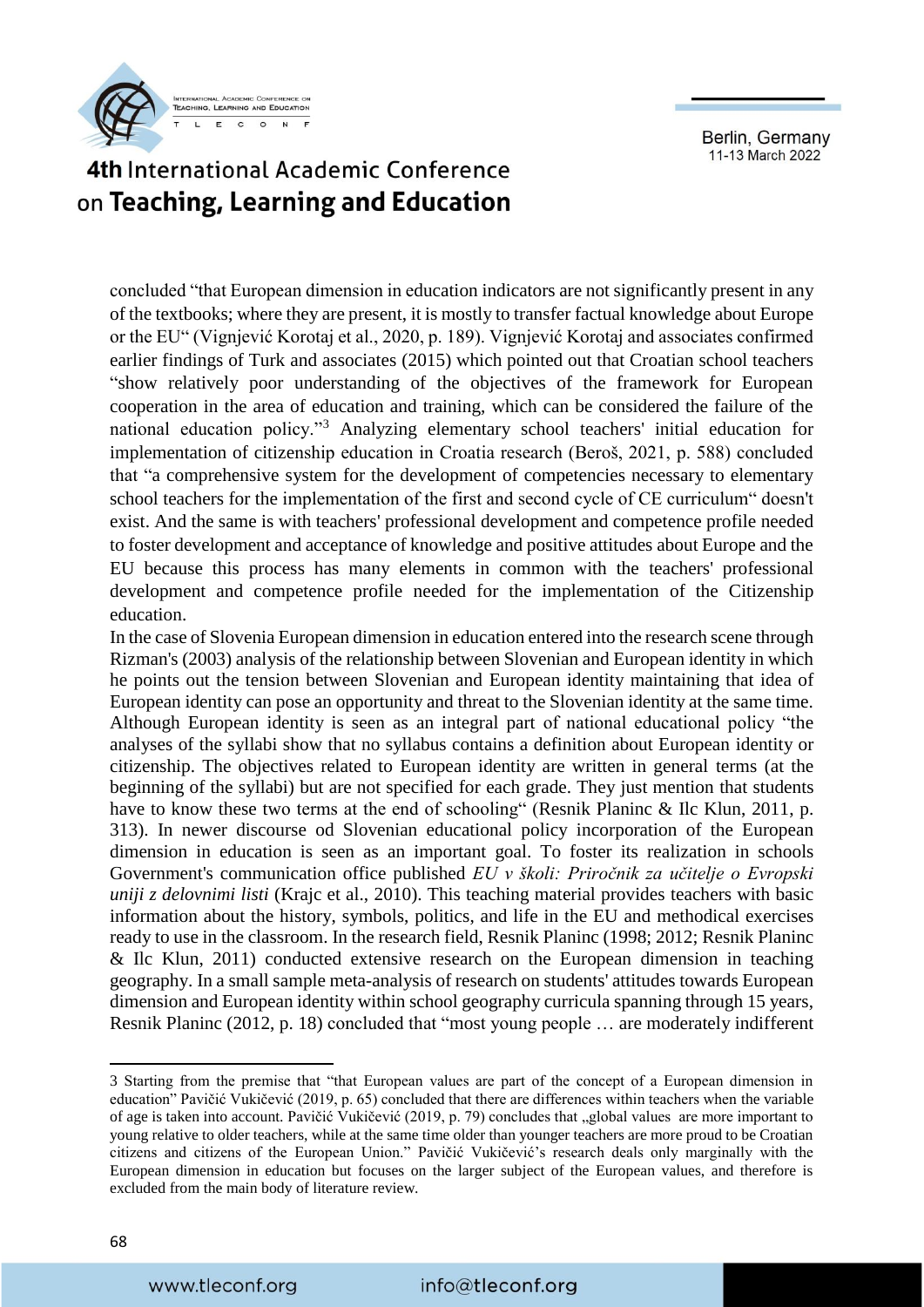

# 4th International Academic Conference on Teaching, Learning and Education

to Europe and maintain traditional attitudes towards identity and nationality. This, however, is not to claim that their attitude towards Europe is over-skeptical, but rather that 'Europe' is, for the most part, viewed in instrumental terms."

On the level of teaching content in "official syllabi for subjects Geography and History" (Resnik Planinc & Ilc Klun, 2011, p. 305) "some references to Europe are mentioned and explained in detail and some of them are not mentioned at all" (Resnik Planinc & Ilc Klun, 2011, p. 312). In syllabi for subjects Geography and History "European institutions are very rarely mentioned. They are not mentioned at all in lower secondary school syllabi for Geography and History. Even in the secondary school syllabi, the institutions are not mentioned; only two institutions, European Parliament and European Council are mentioned in the syllabus for History" (Resnik Planinc & Ilc Klun, 2011, p. 312). Symbols of EU are not used at all and "the terms Europeans and European identity and citizenship are used, but rarely" (Resnik Planinc & Ilc Klun, 2011, p. 312).

#### **3. Methodology**

#### **3.1 Data**

To investigate the attitudes of elementary schools' pupils in Slovenia and Croatia towards European future and identity, which make up a core of European dimension in education, data from EU member countries participating in *International Civic and Citizenship Education Study* [ICCS] were used. ICCS is a cyclical international comparative large-scale assessment in education conducted by the IEA in 1999 (as CIVED study) and 2009 and 2016 as ICCS (Rožnam & Cortes, 2019). In the research presented in this paper, analysis was restricted to countries of interest, Croatia and Slovenia, and the 2016 assessment cycle. The ICCS 2016 assessment framework consisted of "four content domains: civic society and systems, civic principles, civic participation, and civic identities" (Schulz et al., 2016, p. 21), and each domain included an aspect of a European dimension in education. Combining these domains European questionnaire was developed and included in ICCS 2016 "with a focus on elements that were viewed as pertinent to the region" (Schulz et al., 2016, p. 28).

In this paper, following ICCS 2016 European questionnaire, the European dimension in education is conceptualized through four domains and defined as a combination of students' attitudes, perceptions, expectations, and opinions about Europe and current realities, problems, and opportunities faced by Europeans. European module included ten constructs operationalized through questionnaire-type items and placed in four domains of a European dimension in education.

In the domain of *students' attitudes toward civic society and systems* constructs reflecting *students' perceptions of the European future*, *attitudes toward European cooperation* and *attitudes toward the European Union* were measured (Schulz et al., 2016). *Students' perceptions of the European future* were measured through a "new question with possible scenarios for the European future, asking students to rate the extent of their likelihood of occurring" (Schulz et al., 2016, p. 26). *Attitudes toward European cooperation* were measured through "new question designed to measure students' endorsement of cooperation between European countries regarding a range of different issues" (Schulz et al., 2016, p. 26), and

69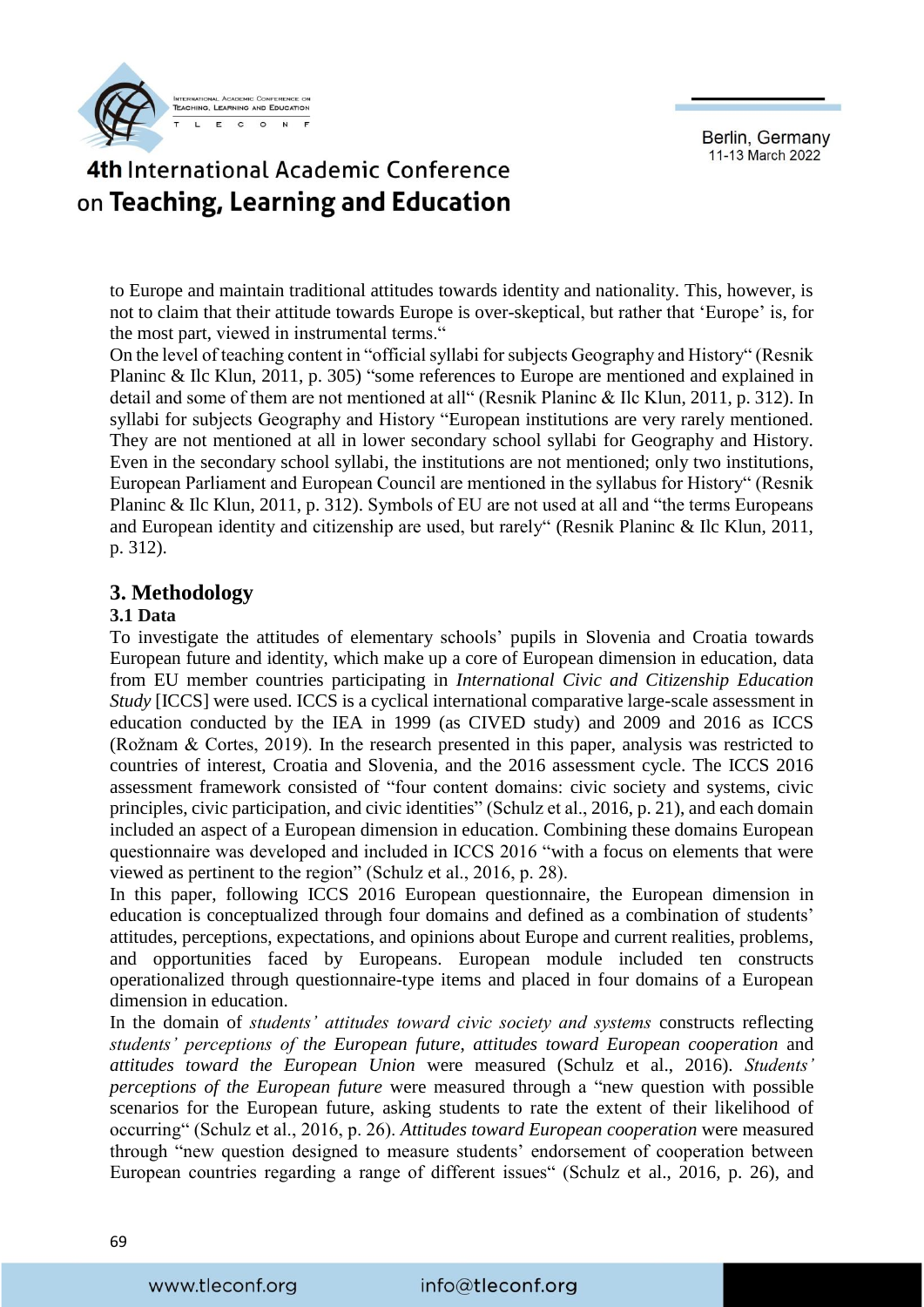

### 4th International Academic Conference on Teaching, Learning and Education

*attitudes toward the European Union* were measured through a "question containing statements about the EU designed to measure students' attitudes toward this institution" (Schulz et al., 2016, p. 26).

In the domain of *students' attitudes toward civic principles* constructs reflecting *students' attitudes toward equal rights for immigrants, perception of discrimination in European societies, views on age limitations for young people,* and *attitudes towards freedom of movement for European citizens within Europe* were measured (Schulz et al., 2016, p. 27-29). *Students' attitudes toward equal rights for immigrants* were measured by a scale of five questions reflecting attitudes toward immigrants (Schulz et al., 2016, p. 28). *Students' perception of discrimination in European societies* was measured with "a new question presenting students with several statements about discrimination, for which they should rate their agreement or disagreement" (Schulz et al., 2016, p. 29). *Students' views on age limitations for young people* were measured with "a question asking students to choose between different legal age limits that they prefer for a number of different behaviors, including buying alcohol, voting, and driving licenses" (Schulz et al., 2016, p. 28), and *students' attitudes towards freedom of movement for European citizens within Europe were measured by a scale consisting* of a "modified set of six items measuring students' attitudes toward freedom of movement" (Schulz et al., 2016, p. 29).

The domain of *students' attitudes toward civic participation* was operationalized through construct reflecting *students' attitudes toward political consumerism* which were measured by "a question asking students to rate their agreement or disagreement with several statements about political or ethical consumerism" (Schulz et al., 2016, p. 31).

The domain of *students' attitudes toward civic identities* was operationalized through two constructs reflecting *students' sense of European identity* and *perceptions of their individual future in European societies. Students' sense of European identity* was measured with a question from ICCS 2009 cycle "about the extent to which lower-secondary students have developed a sense of European identity" (Schulz et al., 2016, p. 32) and *students perceptions of their individual future in European societies* was measured with a question about "the likelihood of finding employment and better financial conditions in the future" (Schulz et al., 2016, p. 33).

Operationalization of European dimension in education in ICCS 2016 through domains and constructs is shown on next page in figure 1.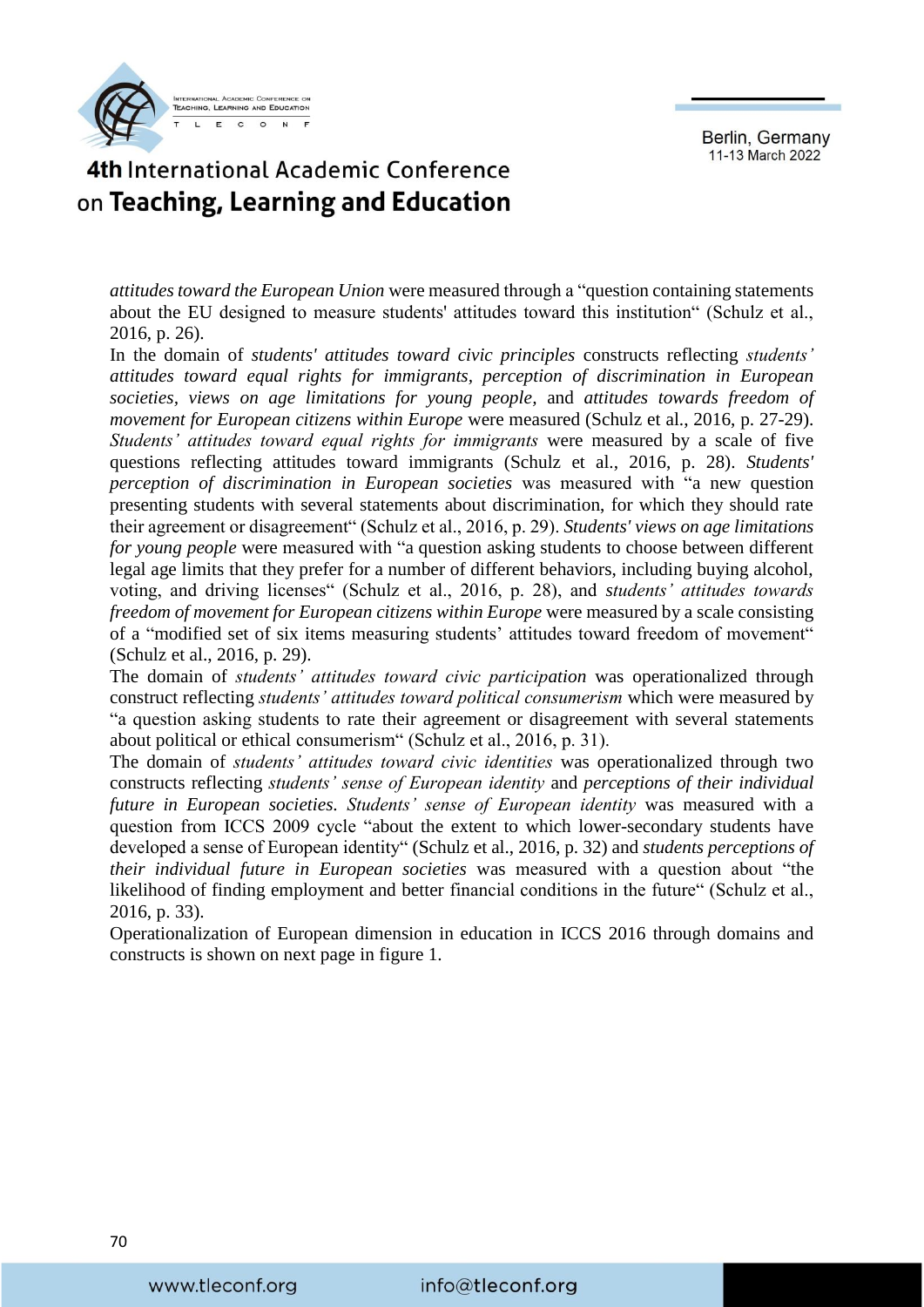

#### 4th International Academic Conference on Teaching, Learning and Education



*Figure 1: Operationalization of the European dimension in education in ICCS 2016*

Data used for purposes of this paper were obtained from"ICCS 2016 international database (IDB) [that] contains student civic knowledge test data and international student, teacher, and school questionnaire data collected in the 24 countries around the world that participated in the study" (Köhler, 2016, p. 7). ICCS 2016 IDB includes "student responses to the international civic knowledge test items, the responses to the international student, teacher, and school questionnaires, and responses to the regional student questionnaires" (Köhler, 2016, p. 9). In research presented in this paper responses to the European student questionnaires "related to students' attitudes and perceptions relevant to the region" (Köhler, 2016, p. 10) were analyzed.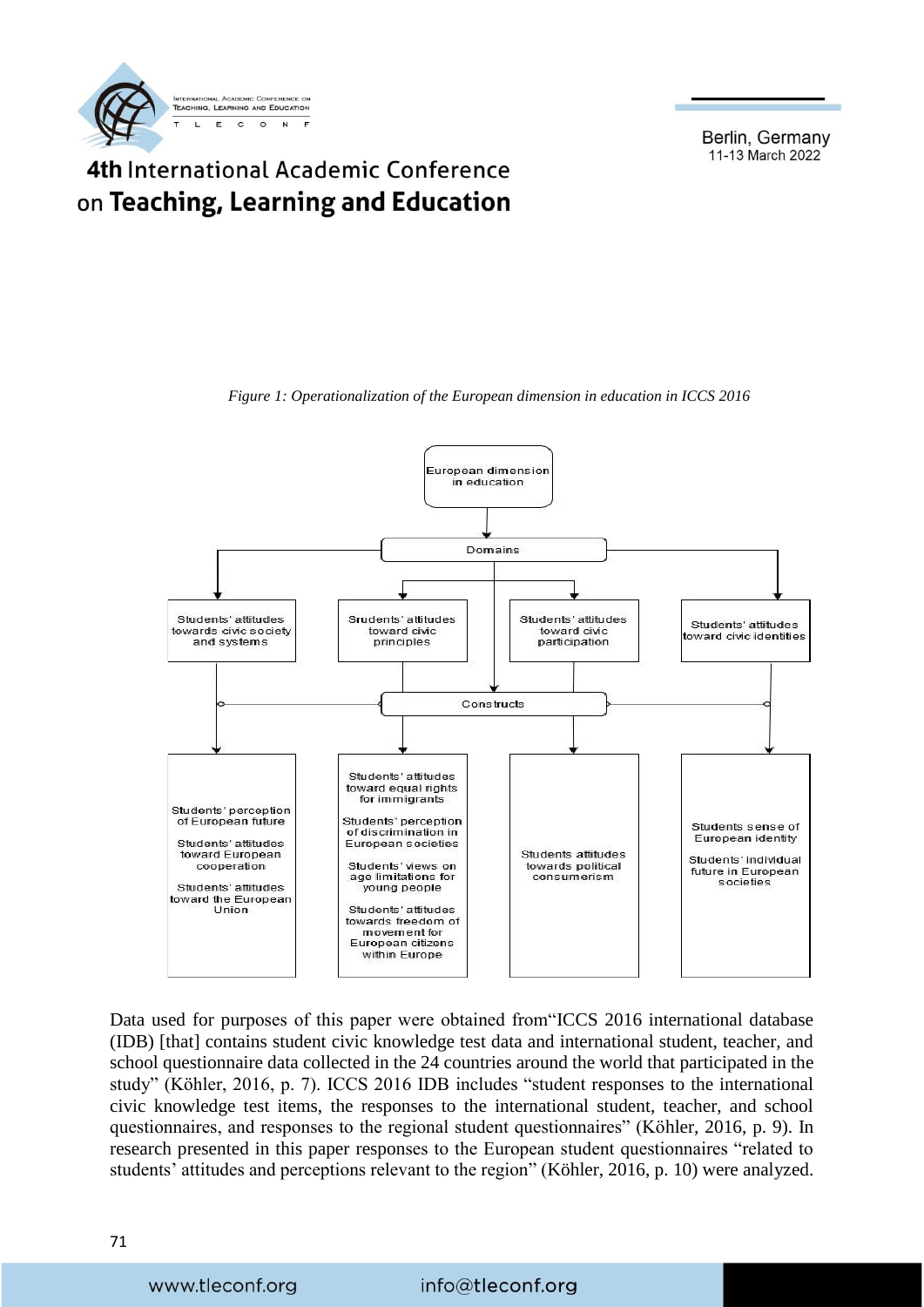**TEACHING LEARNING AND EDUCATION**  $\overline{r}$  $\overline{0}$  $\mathbf{L}$  $\mathbf{C}$ 

Berlin, Germany 11-13 March 2022

### 4th International Academic Conference on Teaching, Learning and Education

#### **3.2 Hypotheses**

H1. There are no differences in results of Slovenian and Croatian students on four domains of the European dimension in education.

H2. There is no difference in results of Slovenian and Croatian students on constructs populating four domains of the European dimension in education.

H3. There is no difference in results of Slovenian and Croatian students on the composite indicator of the European dimension in education.

#### **3.3 Method**

After analyzing research hypotheses and available data, the methodology of secondary data analysis was used. The basis for analysis was the *ICCS 2016 international database* [ICCS 2016 IDB] containing data collected to "investigate the ways in which young people are prepared to undertake their roles as citizens in a range of countries in the second decade of the 21st century" (Carstens & Köhler, 2016, p. 1). ICCS 2016 IDB provides "comparable data for 24 countries from around the world providing an international perspective from which to examine educational practices and student outcomes in civic and citizenship education" (Carstens & Köhler, 2016, p. 2). Data from ICCS 2016 IDB provide a perspective of "the students, the teachers teaching in the target grade at their school and their school principals" (Köhler, 2016, p. 9) on citizenship education including the European dimension in education. In the case of Croatia and Slovenia, a comparable number of schools and students participated in ICCS 2016 (Table 1).

To secure validity and reliability of procedure guiding answers for obtaining validity and reliability in secondary data analysis were followed: population from which sample was drawn was appropriate (primary school pupils), the independent variable was contained in ICCS 2016 IDB (pupils nationality) as were independent variables of interest (pupils results on European dimension in education and constructs populating European dimension in education), it was possible to (partly) generalize results from the samples to the general populations and no special authorizations where needed to obtain ICCS 2016 IDB (Devine, 2003; Boslaugh, 2007; Smith, 2008; Vartanian, 2010; Johnston, 2014) containing responses from Slovenian and Croatian students on the ICCS 2016 European module.

| Country            | <b>Originally</b><br>sampled | <b>Student survey</b>                 | Percentage of a<br>sample $(\% )$      |                |                 |
|--------------------|------------------------------|---------------------------------------|----------------------------------------|----------------|-----------------|
|                    | schools $(n)$                | <b>Participating</b><br>schools $(n)$ | <b>Participating</b><br>students $(n)$ | <b>Schools</b> | <b>Students</b> |
| Croatia            | 178                          | 175                                   | 3896                                   | 54.7           | 57,8            |
| Slovenia           | 150                          | 145                                   | 2844                                   | 45.3           | 42,2            |
| <b>Sample</b>      | 328                          | 320                                   | 6740                                   |                |                 |
| Percentage $(\% )$ | 100                          | 97,6                                  | <b>100</b>                             |                |                 |

*Table 1: School and student sample sizes* 

*Source.* Weber (2016, p. 47.)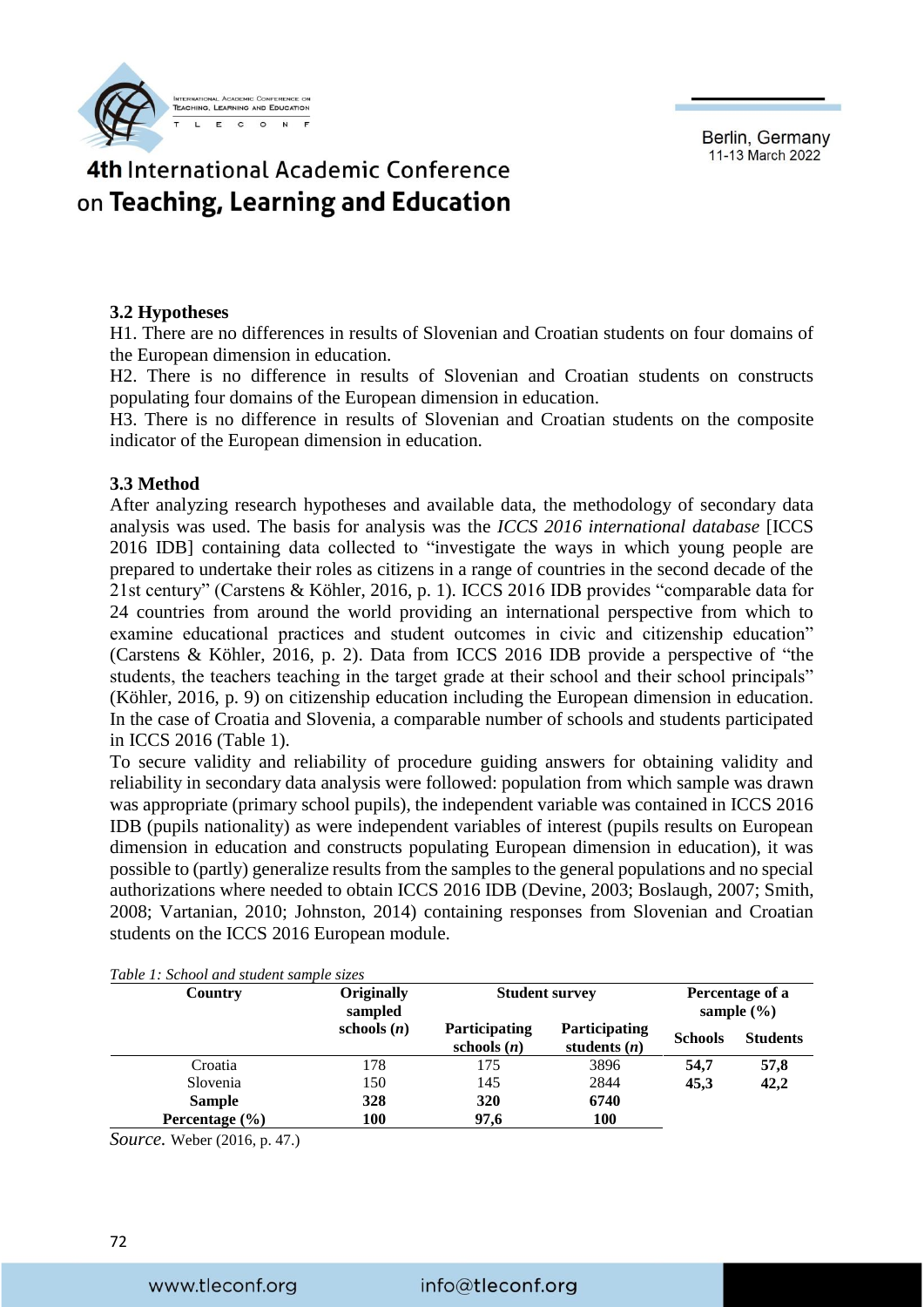

## 4th International Academic Conference on Teaching, Learning and Education

For testing research hypotheses t-test for independent samples was used and performed by SPSS Statistics v. 23 with merged databases of European student questionnaires from Slovenia and Croatia.

#### **4. Students' attitudes about domains of the European dimension in education**

Students' attitudes about domains of the European dimension in education are shown in Table 2 on the next page. With a high level of confidence, we can maintain that Croatian students have a more positive outlook of the common European future than their Slovenian counterparts. Croatian students have a more optimistic outlook about the European future and cooperation. But the same is not true about students' attitudes towards civic participation, where Croatian students show weaker agreement with a need for incorporating positive practices of political consumerism (Gundelach, 2020; Kam & Deichert, 2020) in everyday life. In domains of students' attitudes toward civic principles such as equal social and political rights, equality, age-based limitations of individual's rights, and freedom of movement within Europe there aren't statistically significant differences between Slovenian and Croatian students. In the domain of attitudes towards civic identities, there too aren't statistically significant differences in results between Slovenian and Croatian students on their sense of European identity and individual future in European societies. These findings are analyzed closely in the section on students' attitudes about constructs populating domains of a European dimension in education (Table 3, p. 11).

When the European dimension in education is taken as a composite indicator there aren't significant differences in Slovenian and Croatian students' attitudes which means that the third research hypothesis is accepted. Analysis of results on domains of a European dimension in education showed that there are statistically significant differences between Slovenian and Croatian students' and therefore the first hypothesis is refuted (Table 2).

| Domain                                                 | Country  | M    | <b>SD</b> | $\mathbf{t}$ | df   | sig        |
|--------------------------------------------------------|----------|------|-----------|--------------|------|------------|
|                                                        | Croatia  | 1,96 | 0,30      | 6,82         | 6711 | $.000 (+)$ |
| Students attitudes towards civic societies and systems | Slovenia | 1,91 | 0.33      |              |      |            |
|                                                        | Croatia  | 2,46 | 0,28      | 0,72         | 6722 | .471 $(-)$ |
| Students attitudes towards civic principles            | Slovenia | 2,46 | 0,29      |              |      |            |
|                                                        | Croatia  | 2,16 | 0.50      | 8,44         | 6575 | $.000 (+)$ |
| Students attitudes towards civic participation         | Slovenia | 2,05 | 0,50      |              |      |            |
|                                                        | Croatia  | 1,73 | 0.44      | 0.78         | 6717 | $.044(-)$  |
| Students attitudes toward civic identities             | Slovenia | 1,74 | 0,39      |              |      |            |
| The European dimension in education                    | Croatia  | 2,06 | 0,27      | 1,89         | 6569 | $0,59$ (-) |
| $\mathbf{r}$                                           | Slovenia | 2,05 | 0,25      |              |      |            |

*Table 2: Slovenian and Croatian students' results on domains of the European dimension in education*

*Note. p*<0.05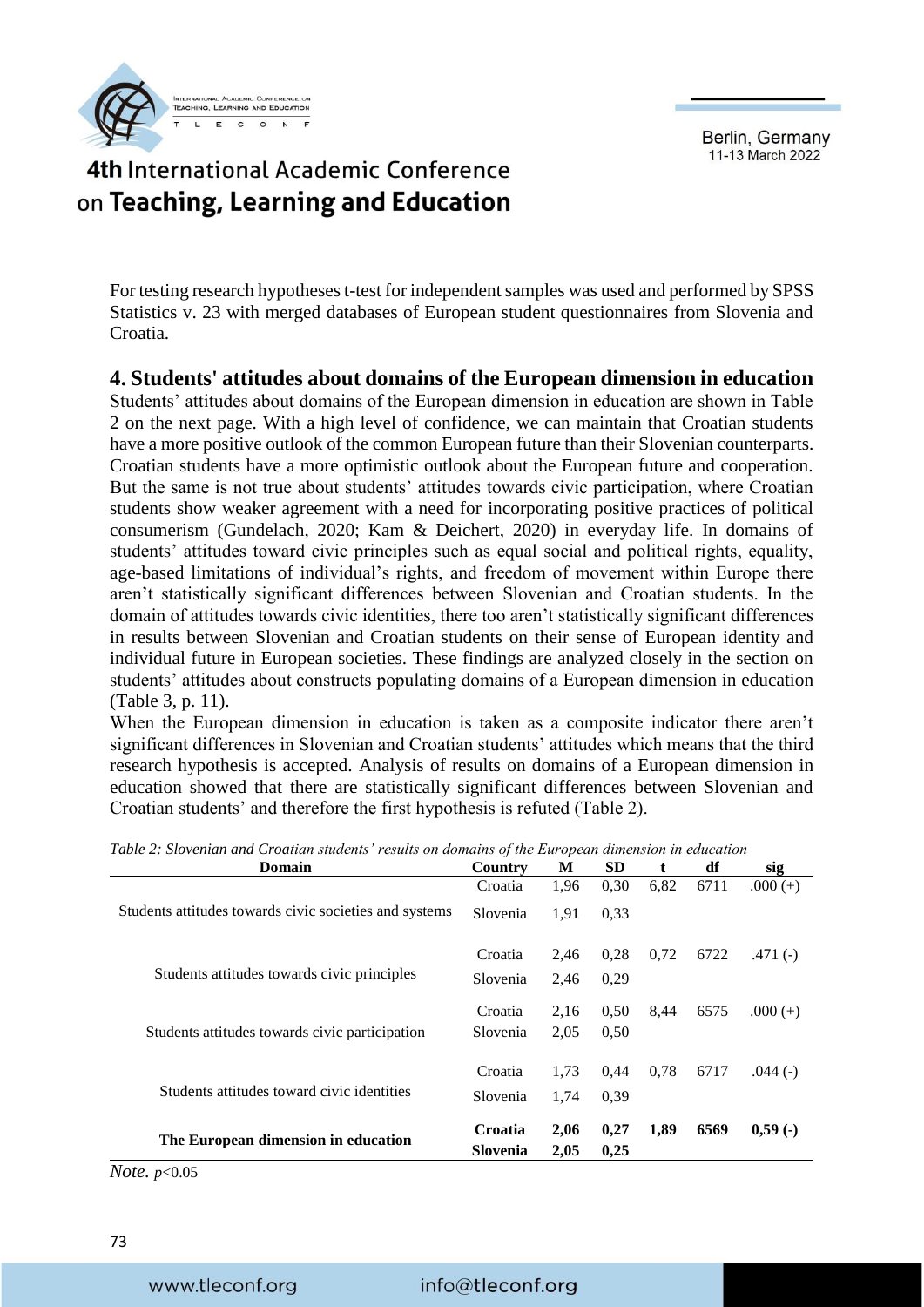

#### 4th International Academic Conference on Teaching, Learning and Education

#### **5. Students' attitudes about constructs populating domains of the European dimension in education**

On constructs of students' attitudes towards equal rights for immigrants, students' perception of discrimination in European societies, students' sense of European identity, and students' individual future in European societies there aren't statistically significant differences in results between Slovenian and Croatian students (Table 3, p. 11).<sup>4</sup>

Both Slovenian and Croatian students agree that immigrants should have an opportunity to continue practicing their costumes, lifestyle, and language and have an opportunity to vote and opportunity for education (Schultz et al., 2016, p. 306). Students' attitudes about discrimination in their country show that discrimination is present in everyday doing. Both Slovenian and Croatian students marginally agree that in their country it's "common [that] woman have lower salaries, immigrants are more exposed to unfair treatment than other groups, gay and lesbian people are often bullied, [and] young people are often discriminated against" (Schultz et al., 2016, p. 307). These attitudes are strengthened with Slovenian and Croatian students' sense of European identity that is very strong, and that is obvious from just mentioned results on attitudes towards discrimination. While students' agree that discrimination is present in their society's everyday doings' they also think this should change and their societies should become more tolerant and inclusive when faced with national, racial, religious, or any other difference. Slovenian and Croatian students strongly agree that they are proud to live in Europe, they see themselves as Europeans and feel that they are part of Europe and the EU which makes them proud. Strong acceptance of geographical, moral, and value location within European tradition present within the surveyed population of Slovenian and Croatian students' culminates in a strong sense of European identity, which in turn is strengthened by a positive perception of students' individual future in European societies. Slovenian and Croatian students think that it's likely and very likely that in the future they will find a job they like and which will make their finical situation better than that of their parents, and in final instance give them an opportunity to start a family.

On following constructs there are statistically significant differences between Slovenian and Croatian students (Table 3): students' perception of the European future, attitudes towards European cooperation, attitudes toward the European Union, views on age limitations for young people, attitudes toward freedom of movement for European citizens within Europe, and attitudes toward political consumerism

While both Slovenian and Croatian students think that in the future it's likely that there will be stronger cooperation, greater peace among European countries, less air and water pollution, and terrorism threats Slovenian students maintain a stronger positive outlook about positive outcomes of political, social, and ecological challenges European countries will face in future. But results show that this positive outlook on challenges that European counties will face in the future doesn't correlate with students' attitudes towards European cooperation because Croatian, and not Slovenian, students are in stronger agreement about the need for European-

1

<sup>4</sup> In ICCS 2016 reverse scoring was used and that is taken into account when results are discussed.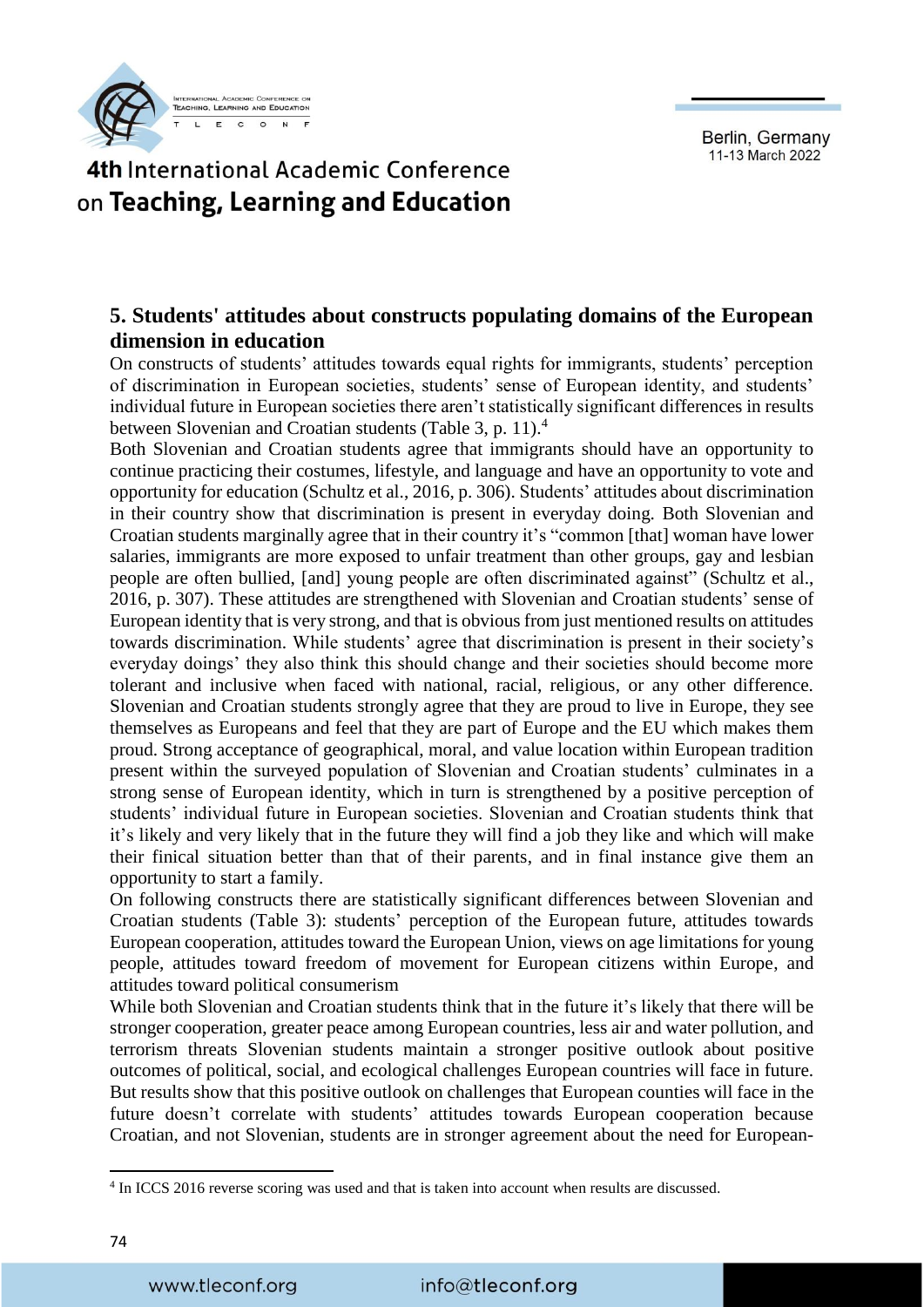

# 4th International Academic Conference on Teaching, Learning and Education

wide cooperation on issues such as protection of the environment, guarantees for high levels of employment, and students' mobility (Schultz et al., 2016, p. 306). In line with these results, Croatian students' attitudes toward the EU are more positive than the attitudes of their Slovenian counterparts. Croatian students strongly agree that the EU provides a guarantee for respecting human rights, safe living, resolving ecological issues, strong national economy, and rule of law within individual countries and EU, while Slovenian students are not in such strong agreement about their positive attitudes about the EU (Schultz et al., 2016, p. 309). While there is no interaction between a positive outlook about the European future and a positive view of the common European future as a result of cooperation on issues European countries will face, Croatian students maintain a more positive attitude toward freedom of movement for European citizens within Europe. Croatian students are in a higher agreement about the benefits of freedom of movement within Europe for purposes of employment, education, and tourism (Schultz et al., 2016, p. 308). This finding can be explained by a high level of work-related and quality of life-related migrations within the Croatian population in general and the youth segment of the population in particular, which is a result of the youth's negative outlook on the expected future in Croatia.

Besides attitudes related to different aspects of the common European future and the impact of the EU on everyday expectations and chances of students, statistically, significant differences between Slovenian and Croatian students are present on constructs that measure views on age limitations for young people and attitudes towards political consumerism (Table 3). Slovenian students place mean age for buying alcohol and cigarettes, getting a credit card and driving license, voting in local and national elections, getting a job, and getting married at age of 16 while Croatian students place age limitations for young people until the age of 18. Consistent with the general lower age for mentioned everyday practices Slovenian students also place a lower age limit for taking an active part in political practices as voting and score higher on the construct of attitudes toward political consumerism. While they maintain that forms of formal political participation should be available to youth at a lower age than their Croatian counterparts' Slovenian students also have a higher agreement that consumerism in nature is a political act. Therefore Slovenian students strongly stress that "people should not buy goods coming from non-democratic countries, … produced by companies using child labor… whose production has a negative impact on the environment… produced by the companies violating the social right of their employees" (Schultz et al., 2016, p. 308). Slovenian students also agree, in a higher degree than their Croatian counterpart's, that "people should buy [only] products that can be recycled afterwards [and] green products even if they are more expensive" (Schultz et al., 2016, p. 308).

Since there is a statistically significant difference in results of Slovenian and Croatian students' on several constructs populating domains of the European dimension in education (Table 3) the second hypothesis is refuted.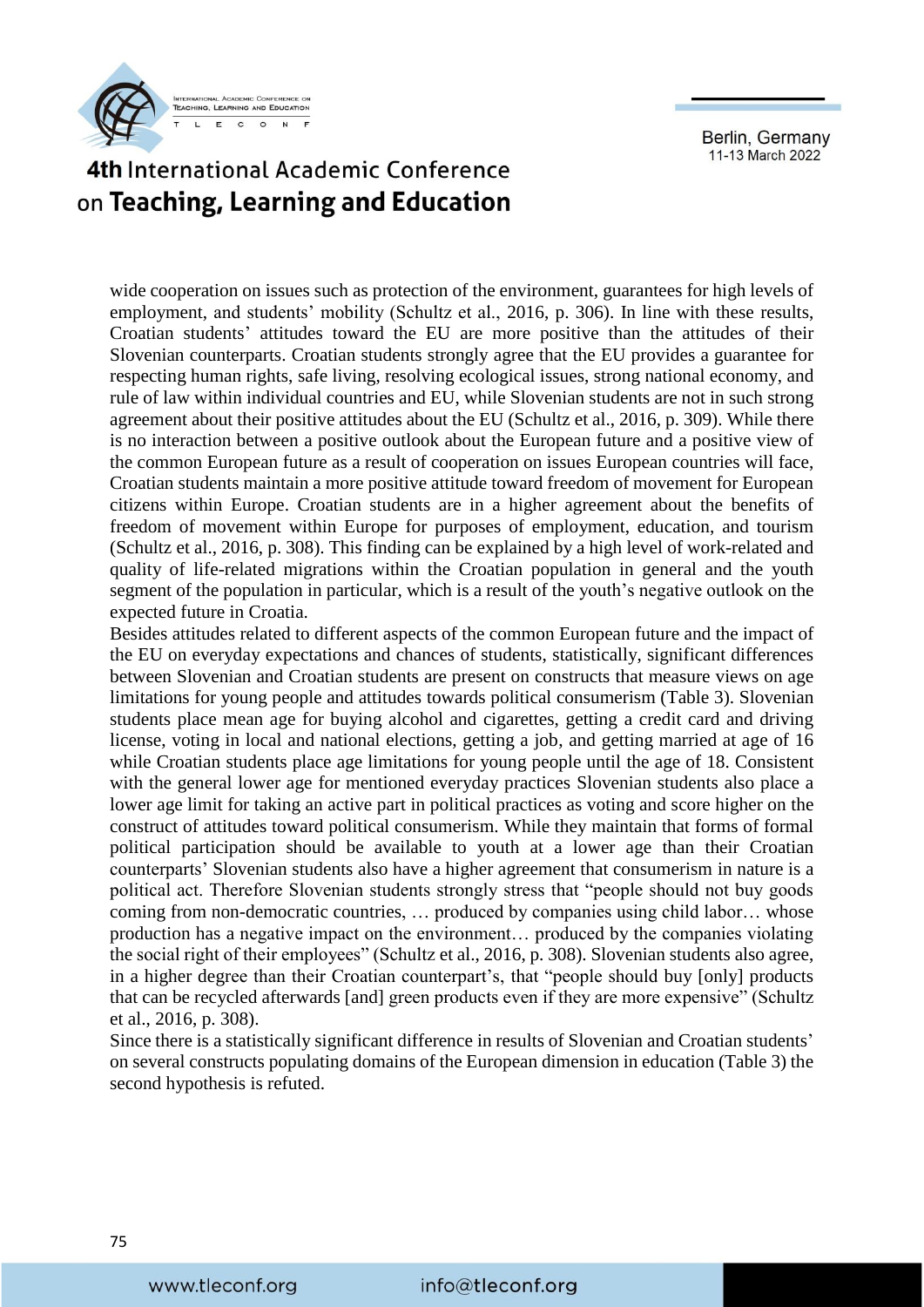

# 4th International Academic Conference on Teaching, Learning and Education

Table 3: *Slovenian and Croatian students' results on constructs of the European dimension in education*

| <b>Construct</b>                                   | <b>Country</b> | M    | <b>SD</b> | t     | df   | sig        |
|----------------------------------------------------|----------------|------|-----------|-------|------|------------|
| Students perception of European                    | Croatia        | 2,32 | 0,38      | 9,70  | 6484 | $.000 (+)$ |
| future                                             | Slovenia       | 2,22 | 0,35      |       |      |            |
| Students attitudes towards European<br>cooperation | Croatia        | 1,49 | 0,41      | 13,22 | 6559 | $.000 (+)$ |
|                                                    | Slovenia       | 1,62 | 0,41      |       |      |            |
| Students attitudes toward the                      | Croatia        | 1,90 | 0,52      | 8,87  | 6619 | $.000 (+)$ |
| European Union                                     | Slovenia       | 2,01 | 0,48      |       |      |            |
| Students attitudes towards equal                   | Croatia        | 1,84 | 0,55      | 1,64  | 6638 | $.101(-)$  |
| rights for immigrants                              | Slovenia       | 1,81 | 0,56      |       |      |            |
| Students perception of discrimination              | Croatia        | 2,43 | 0,42      | 1,06  | 6430 | $.289(-)$  |
| in European societies                              | Slovenia       | 2,42 | 0,42      |       |      |            |
| Students views on age limitations for              | Croatia        | 3,61 | 0,53      | 11,79 | 6393 | $.000 (+)$ |
| young people                                       | Slovenia       | 3,45 | 0,53      |       |      |            |
| Students attitudes toward freedom of               | Croatia        | 2,04 | 0,40      | 12,95 | 6161 | $.000 (+)$ |
| movement for European citizens<br>within Europe    | Slovenia       | 2,18 | 0,43      |       |      |            |
| Students attitudes toward political                | Croatia        | 2,16 | 0,50      | 8,44  | 6575 | $.000 (+)$ |
| consumerism                                        | Slovenia       | 2,05 | 0,50      |       |      |            |
|                                                    | Croatia        | 1,63 | 0,54      | 2,22  | 6625 | $.026(-)$  |
| Students sense of European identity                | Slovenia       | 1,66 | 0,52      |       |      |            |
| Students individual future in                      | Croatia        | 1,83 | 0,49      | 0.513 | 6632 | .608 $(-)$ |
| European societies                                 | Slovenia       | 1,82 | 0,57      |       |      |            |

*Note. p*<0.05

#### info@tleconf.org

www.tleconf.org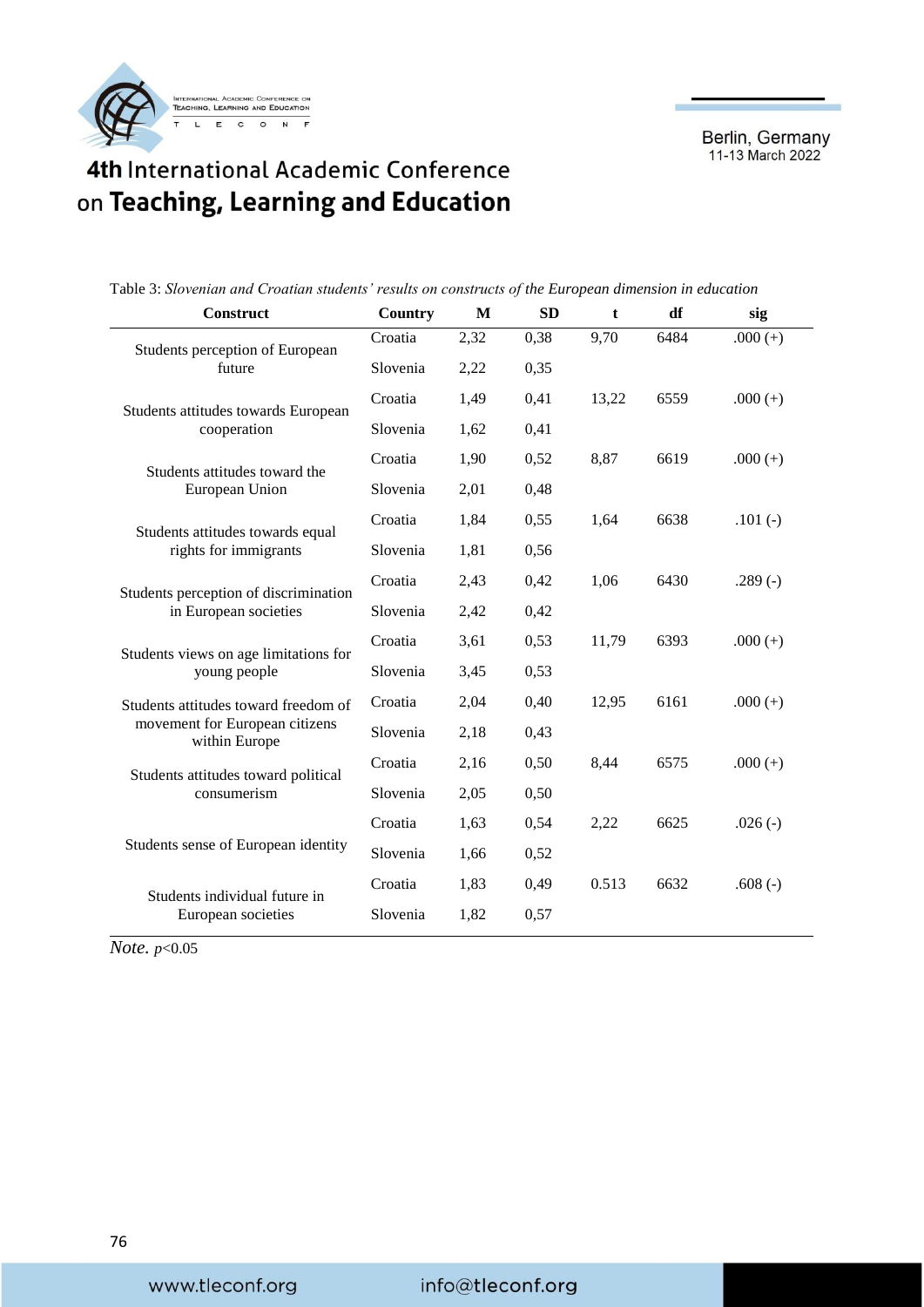

#### 4th International Academic Conference on Teaching, Learning and Education

#### **6. Conclusion**

Through historical development up to the present moment, education was seen as an important aspect for the success of European integrations (Spajić-Vrkaš, 2007; Beroš & Pongračić, 2019), and efforts were made to incorporate European social, ethical, and political values into the educational process in European countries. On the level of the European educational policy, this effort was conceptualized through the European dimension in education that represents an integral part of European countries' educational systems, including Slovenia and Croatia. Findings presented in this paper point out that there significant differences in results on domains of a European dimension in education between Slovenian and Croatian students'.

These findings are further strengthened by the analysis of individual domains of the European dimension in education since results showed that Croatian students scored higher on domains of attitudes towards civic societies and systems and attitudes towards civic participation. To yet further deepen these findings results on individual constructs populating domains of the European dimension in education were analyzed. On six constructs statistically significant difference in results were found while on four constructs there wasn't statistically significant differences in results between Slovenian and Croatian students'. These differences are located in all constructs populating the domain of students' attitudes towards civic societies and systems and in half of the constructs populating the domain of students' attitudes towards civic principles. Since found differences aren't pointing in direction of one country but instead are mixed between Slovenian and Croatian students', and there isn't a clear direction in results it isn't possible to say that in any of the analyzed countries students' have more positive attitudes about Europe in general and EU's institutions in particular, nor toward European values and perceived common European future. This conclusion is confirmed by results of Slovenian and Croatian students' on a composite indicator of a European dimension in education where both groups of students have a marginally positive attitude toward civic societies, systems, principles, participation, and identities. Presented results paint a fuzzy picture of Slovenian and Croatian students' attitudes and perceptions on different aspects of the EU in general and also on the internal functioning and expectations from the EU.

Since Slovenia became a Member of the EU in 2004 and Croatia in 2013 Slovenian educational system is much longer part of the EU educational policy and therefore it was plausible that Slovenian students' will have higher results on the composite indicator of the European dimension in education, and especially on constructs of students' sense of European identity and attitudes toward the EU. But results (Table 2 and 3) show that is not the case and that Croatian students score higher (in case of attitudes towards the EU,  $p<0.05$ ) on constructs related to the EU. Maybe expectations from the EU within Slovenian youth were too high and unrealistic, and when these were not fulfilled positive orientation towards European identity and EU in general weakened. In the case of Croatian students' more positive stance toward the construct of European identity is present and especially towards the EU. Croatian students' had high expectations of the impact of Croatia becoming a member state of the EU and their primary orientation toward the EU was utilitarian and therefore effect of unfulfilled expectations (Ilišin, 2011) set in, but later than in the case of Slovenian students. While this research shows that

#### 77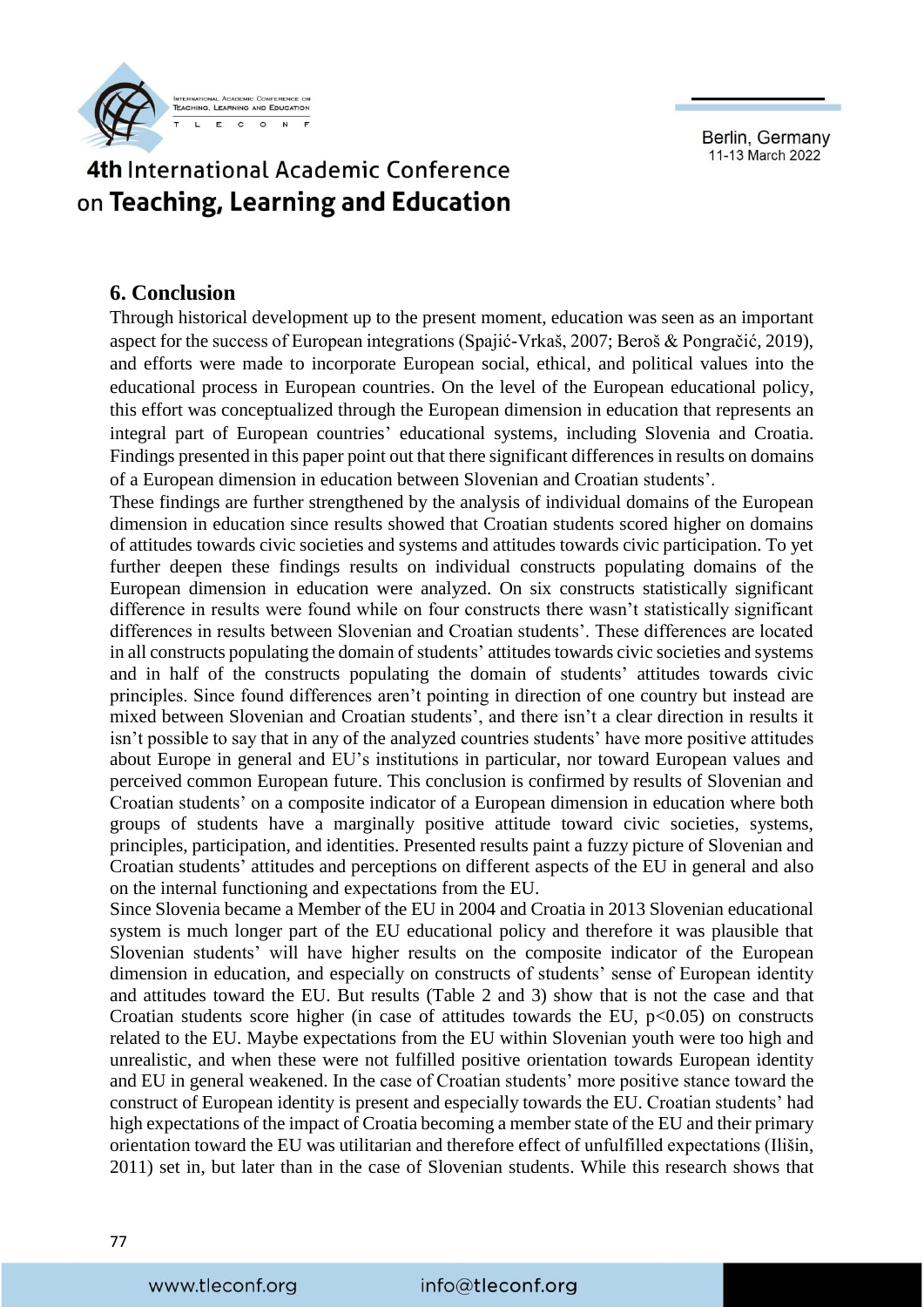

### 4th International Academic Conference on Teaching, Learning and Education

Croatian students have more positive attitudes toward the EU, the EU's unfulfilled expectations linger among youth, and that is confirmed by another part of the ICCS 2016 results which show that after five years as a member of the EU "only slightly over one-third of Croatian students feel strong belonging to the community" (Šalaj, 2019, p. 13). Higher acceptance of European identity and more positive attitudes toward the EU are connected to the students' perceived opportunity for work and quality of life-related migration within the EU. In the Croatian national context, EU membership also offers many opportunities for the national youth policy related to the sectors of the civic society and education. But youth themselves has to put much more effort (Kovačić, 2019) than in the past if their expectations from the EU are going to be satisfied within Croatia and not elsewhere.

Open question about the implementation of a European dimension in education in schools' everyday workings remains to be answered. While literature overview offers insight into teachers' and schools counselors' perspectives on the European dimension in education, research on students' attitudes related to the constructs of the European dimension in education and composite indicator of a European dimension in education is scarce. Presented research shows that a clear framework encompassing initial teacher education, professional development, and implementation of the European dimension in education in schools' everyday workings exists neither in Slovenia nor in Croatia. This situation offers one part of the answer to the fuzzy picture of Slovenian and Croatian students' presented by the results on the ICCS 2016 students European module.

This research provided evidence that there is still work left to be done before Slovenian and Croatian students start feeling and acting as an integral part of the EU in case of civic principles, identity, and attitudes towards civic societies and systems. In this process, national political elites have a leading role and responsibility (Beroš & Pongračić, 2018) and they have to start with real consolidation of "democracy on institutional and representative level" (Cular & Šalaj, 2019, p. 21). Education in general, and citizenship education especially, is an integral part in process of students' positive political socialization and serious effort have to be made if Croatian (Beroš & Pongračić, 2018; 2019; Beroš, 2020; 2021) and Slovenian educational policy want to be a positive and not a negative factor in youth's development of positive attitudes towards EU, European identity and acceptance of shared European future. For that purpose clear and comprehensive framework for implementation of European dimension education along a horizontal axis of the national educational system in Slovenia and Croatia is needed. This framework should be complemented with a matrix of initial and continuous teacher education that should be a result of a dialogue between national educational policy, universities, students, schools, and all profiles of educational specialists.

From the literature review presented in this paper, it is obvious that in dealing with the European dimension in education shift from exploring educational professionals' perspectives and discourses of national educational policies, toward exploring students' attitudes and everyday school interactions with dimensions and constructs of the European dimension in education would be beneficial. If going in this direction it would be useful to always take into account mezzo and macro relationships that permeate the educational process. The first ones are obvious in still dominant processes Europeanization and globalization of education, and the second ones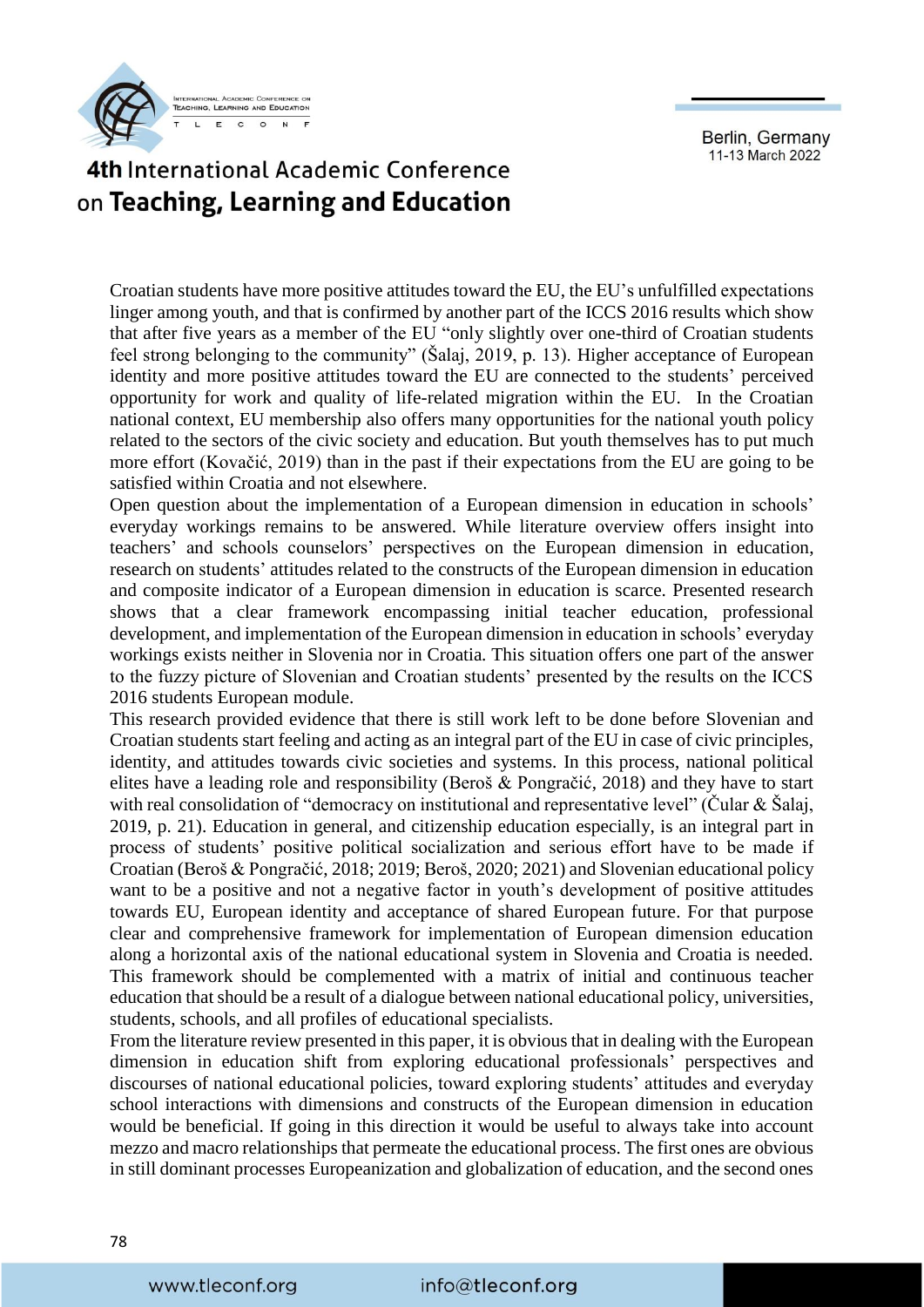

# 4th International Academic Conference on Teaching, Learning and Education

steam from interactions of national and European educational policies and their implementation in practice. Positioning the European dimension in education on the cross-section of the abovementioned processes to possess a challenge since Europeanization and globalization alone are problematic and highly debated processes. But it also offers a possibility at least on level of educational policy and practice, to rethink the substance of the idea of common Europe and European identity, and start giving it new meaning in face of new challenges laying ahead European citizens.

This research offered a closer look into the European dimension in education from the standpoint of students' from two young Central and Eastern European democracies whose respective *Democracy Index* (DI, 2016) for 2016 were 7.51 in the case of Slovenia and 6.75 in the case of Croatia which is higher than mean result for the region that is 5.43. Slovenian and Croatian DI from 2016 puts Slovenia at the top position of flawed democracy going towards full democracy, while Croatia is in a position of marginally flawed democracy close to a hybrid regime (DI, 2016). The results of DI (2016) give a partial confirmation of the presented conclusions since they fit with the results presented in this paper. As the presented research show Slovenian students perceive their country as faulted in respect to democratic practices and principles, but to a significantly lesser extent than their Croatian counterparts.

The limitations of this paper are as follows. As in the case of published works based on ICCS 2016 data in this research aggregated data by country were used that could result in neglecting "any within country variation that might be important" (Rožman & Cortes, 2019, p. 76). Therefore, national research on students' attitudes towards and knowledge of EU and Europe, and the impact of the European dimension in education on students' perception related to the Europe and EU in general and European identity and values in particular, would take into account regional specifics of the Slovenia and Croatia would offer a deeper perspective into the matter.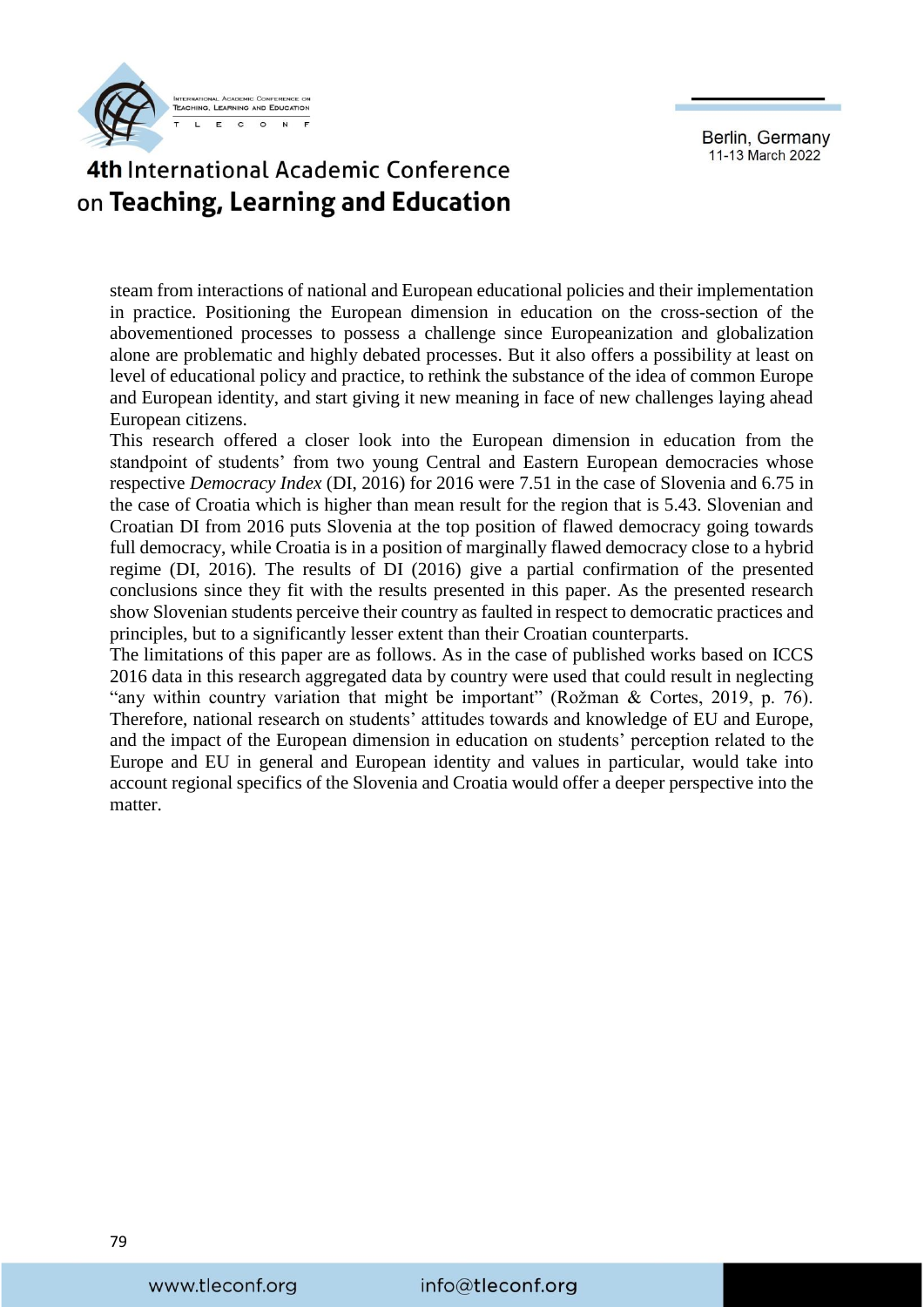**TEACHING LEARNING AND EDUCATION**  $_{\rm c}$  $\overline{r}$  $\circ$  $\mathbf{L}$ 

Berlin, Germany 11-13 March 2022

# 4th International Academic Conference on Teaching, Learning and Education

#### **References**

Barthélémy, D. (1999). Analysis of the concept of European dimension, *European Education*, *31*(1), 64-95. https://doi.org/[10.2753/EUE1056-4934310164](https://doi.org/10.2753/EUE1056-4934310164)

Beroš, I. (2020). Digital citizenship in Croatia: Analysis of strategic documents of the national education policy and the citizenship education curricula (pp. 62-80) In: *Proceedings of The 2nd international academic conference on education, teaching and learning.* Vilnius: Diamond Scientific Publishing. <https://doi.org/10.33422/2nd.iacetl.2020.12.18>

Beroš, I. (2021). Implementation of the curriculum of cross-curricular topic Citizenship education in Croatia: Case of elementary school teachers (pp. 584-589) In: *Conference proceedings from international conference The future of education - virtual Edition*. Bologna: Filodiritto Publisher.

Beroš, I. & Pongračić, L. (2018). The impact of the 'Conservative modernization' on the educational system in Croatia the conceptual and implementational pressures in the process of Comprehensive curricular reform, *Metodički obzori: časopis za odgojno-obrazovnu teoriju i praksu, 13*(25), 77-100. https://doi.org/[10.32728/mo.13.1.2018.04](https://doi.org/10.32728/mo.13.1.2018.04) 

Beroš, I. & Pongračić, L. (2019). Analiza razvoja (kurikuluma) Građanskog odgoja i obrazovanja u hrvatskoj perspektivi. [Citizenship education curriculum development analysis from the Croatian perspective] (7-30) In: I. Klasnić (Ed.) *Zbornik radova s konferencije Suvremene teme u odgoju i obrazovanju - STOO, simpozij Pedagogija i psihologija: od ispravljanja nedostataka do poticanja osobnih snaga i vrlina*. Zagreb, Croatia: Učiteljski fakultet Sveučilišta u Zagrebu.

Boslaugh, S. (2007). An introduction to secondary data analysis. In: *Secondary data sources for public health: A practical guide* (Practical guides to biostatistics and epidemiology (1-11). Cambridge: Cambridge University Press.<https://doi.org/10.1017/CBO9780511618802.002>

Bušljeta R. (2015). Achieving the objectives of the European dimension through History: An analysis of Croatian and Bosnian-Herzegovinian fourth grade gymnasium History textbooks. *History Education Research Journal*, *13*(1), 6-22. https://doi.org/[10.18546/HERJ.13.1.02](http://dx.doi.org/10.18546/HERJ.13.1.02)

Carstens, R., & Köhler, H. (2016). Study overview: the data and the implications for analysis (1-6) In: H. Köhler, S. Weber, F. Brese, W. Schulz & R. Carstens (Eds.) *ICCS 2016 user guide for international database*, Amsterdam: International association for the evaluation of educational achievement (IEA).

Commission of the European Communities. (1993). *Green paper on the European dimension of education*. Belgium: Brussels: Commission of the European Communities. [\(https://op.europa.eu/en/publication-detail/-/publication/ca1f0e1a-7e3c-4093-ac92](https://op.europa.eu/en/publication-detail/-/publication/ca1f0e1a-7e3c-4093-ac92-b5ffd0c38082) [b5ffd0c38082\)](https://op.europa.eu/en/publication-detail/-/publication/ca1f0e1a-7e3c-4093-ac92-b5ffd0c38082) 12. July 2021.

Council of European Communities & Commission of the European Communities. (1992). *Treaty on European Union*. Netherlands: Maastricht.

Čular, G., & Šalaj, B. (2019). Critical citizens or dissatisfied autocrats? Support for democracy in Croatia between 1999 and 2018. *Anali Hrvatskog politološkog društva: časopis za politologiju*, *16*(1), 7-26. https://doi.org/[10.20901/an.16.01](https://doi.org/10.20901/an.16.01)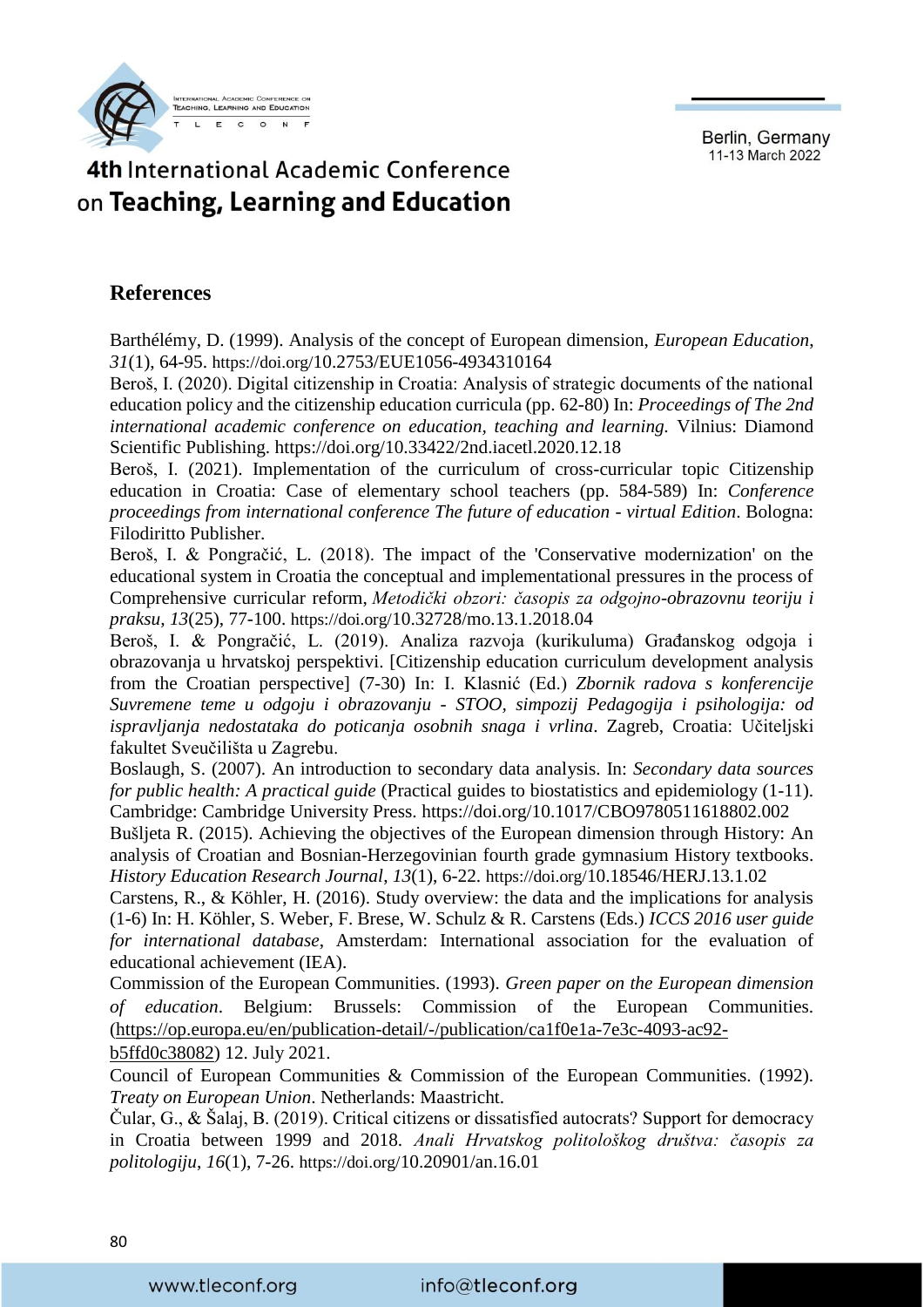

### 4th International Academic Conference on Teaching, Learning and Education

Democracy Index. (2016). (https://en.wikipedia.org/wiki/Democracy Index#Definitions) Retrieved on 10th July 2021.

Devine, P. (2003). Secondary data analysis (pp. 285-288). In: Miller, R. L., & Brewer, J. D. (Eds.). *The AZ of social research: a dictionary of key social science research concepts*. London: Sage.

European Council (1974). *Resolution of the ministers of education on cooperation in the field of education* OJ C098 of 20.08.1974. [\(https://eur-lex.europa.eu/legal](https://eur-lex.europa.eu/legal-content/EN/TXT/?uri=CELEX:41974X0820)[content/EN/TXT/?uri=CELEX:41974X0820\)](https://eur-lex.europa.eu/legal-content/EN/TXT/?uri=CELEX:41974X0820) 12. July 2021.

Gundelach, B. (2020). Political consumerism: A comparative analysis of established and developing democracies. *International Political Science Review*, *41*(2), 159-173. <https://doi.org/10.1177/0192512118819211>

Ilišin, V. (2011). Očekivanja mladih od pridruživanja Europskoj Uniji [Young people expectations of from joining the European Union] (pp. 85-104). In: Bagić, D. (Ed.) *Odgaja li škola dobre građane? Studija o političkoj socijalizaciji hrvatskih srednjoškolaca*. Zagreb: GONG & Fakultet političkih znanosti.

Johnston, M. P. (2017). Secondary data analysis: A method of which the time has come. *Qualitative and quantitative methods in libraries*, *3*(3), 619-626.

Kam, C. D., & Deichert, M. (2020). Boycotting, buycotting, and the psychology of political consumerism. *The Journal of Politics*, *82*(1), 72-88.

Karlsen, G. E. (2002). Educational policy and educational programmes in the European Union (pp. 23-49). In: A. Ibáñez-Martín & G. Jover, G. (Eds.). *Education in Europe: Policies and politics*. Dordrecht: Springer.

Keating, A. (2014). *Education for citizenship in Europe: European šolicies, national adaptations and young people's attitudes*. London: Palgrave Macmillan. <https://doi.org/10.1057/9781137019578>

Kovačić, M. (2019). Uključivanje mladih u donošenje odluka u Hrvatskoj i EU: ubleha koja (i dalje) traži realizaciju [Involvement of young people in decision-making in Croatia and the EU: a idea that (still) requires implementation] (pp. 31-36). In: Čepo, D. (Ed.) *Odredište EU: budućnost mladih u Hrvatskoj*. Zagreb: Centar za demokraciju i pravo Miko Tripalo.

Köhler, H. (2016). The ICCS 2016 international database (pp. 7-24) In: H. Köhler, S. Weber, F. Brese, W. Schulz & R. Carstens (Eds.) *ICCS 2016 User guide for international database*, Amsterdam: International association for the evaluation of educational achievement (IEA).

Krajc, G., Prebilič, V., Rebernik, D., Zupančič, J., Razpotnik, J., Najrajter, D. & Nečimer, V., (2010). *EU v šoli: Priročnik za učitelje o Evropski uniji z delovnimi listi*. Ljubljana: Urad vlade RS za komuniciranje in Predstavništvo Evropske komisije v Sloveniji.

Ledić, J., & Turk, M. (2012). Izazovi europske dimenzije u obrazovanju: pristupi i implementacija u nacionalnom kontekstu. [Challenges of European dimension in education: Approaches and implementation in national context] (pp. 262-272). In: Hrvatić, N., Klapan, A. (Eds.), *Pedagogija i kultura 1.* Zagreb: Hrvatsko pedagogijsko društvo.

Ledić, J., Miočič, I., & Turk, M. (2016). *Europska dimenzija u obrazovanju: pristupi i izazovi*. [European dimension in education: Approaches and challenges]. Rijeka: Filozofski fakultet u Rijeci.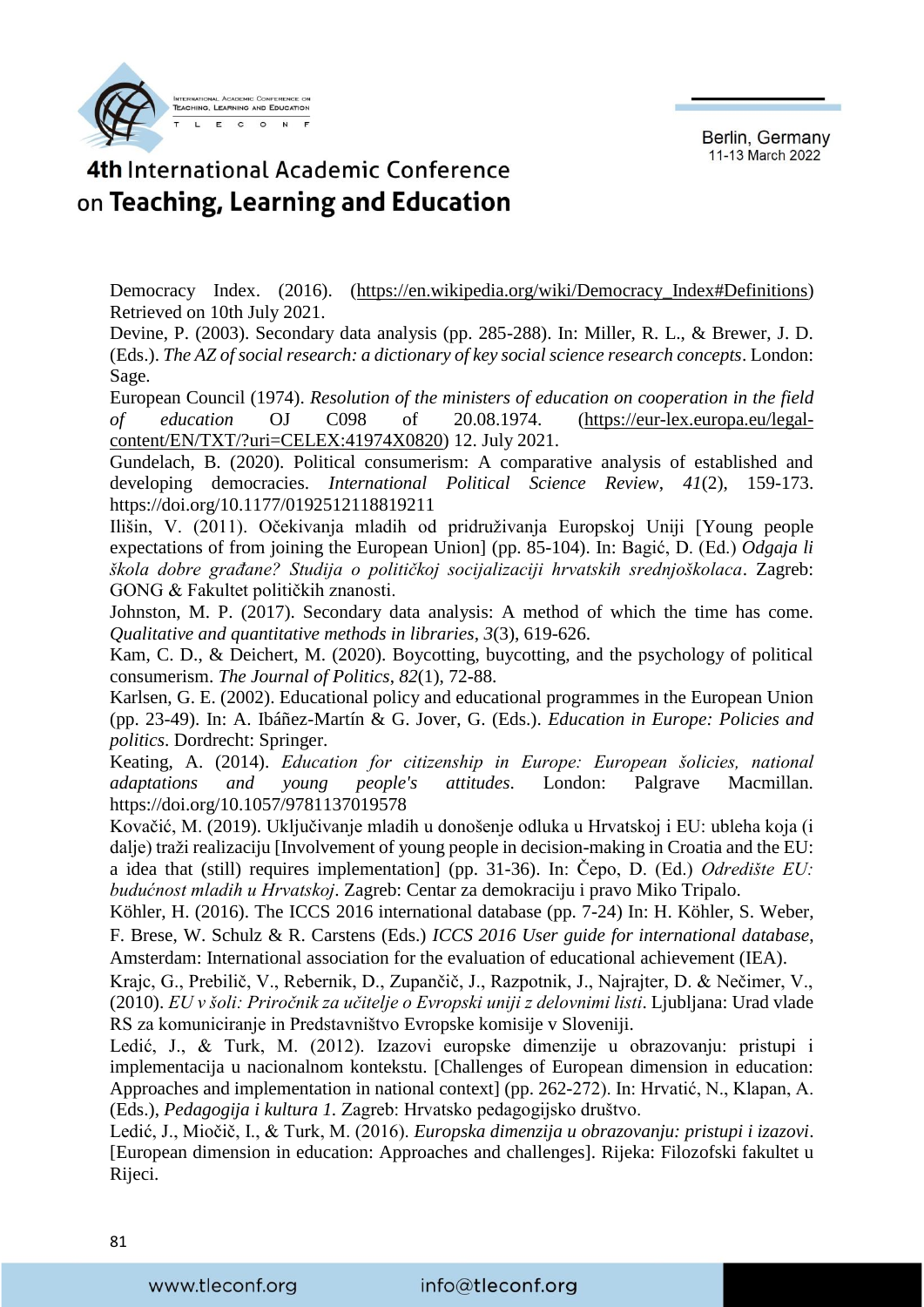

# 4th International Academic Conference on Teaching, Learning and Education

Ministarstvo znanosti, obrazovanja i športa [MZOŠ] (2010). *Nacionalni okvirni kurikulum za predškolski odgoj i obrazovanje te opće obvezno i srednjoškolsko obrazovanje*. [*National Curriculum Framework for Preschool and Compulsory Primary and Secondary Education*] Zagreb, Croatia: Ministarstvo znanosti, obrazovanja i športa.

Mulcahy, D. G. (1991). In search of the European dimension in education. *European Journal of Teacher Education*, *14*(3), 213-226.<https://doi.org/10.1080/0261976910140304>

Neave, G. (1984) *The EEC and Education.* Stoke-on-Trent: Trentham Books.

Pavičić Vukičević, J. (2019). Stavovi učitelja o odabranim dimenzijama europskih vrijednosti [Teachers' attitudes on selected dimensions of European values]. *Napredak, 160* (1-2), 65-84.

Resnik Planinc, T. (1998). Evropska dimenzija pouka geografije v Sloveniji. *Magistrsko delo. Ljubljana, Filozofska fakulteta, Oddelek za geografijo*.

Resnik Planinc, T. (2012). European dimension and European identity through the perspective of geography teaching in Slovenia. *Dela*, *37*, 5-25.

Resnik Planinc, T., & Ilc Klun, M. (2011). European identity in Slovenian education system through geographical perspective. *Hrvatski geografski glasnik*, *73*(1.), 301-319. https://doi.org[/10.21861/hgg.2011.73.01.20](https://doi.org/10.21861/hgg.2011.73.01.20)

Rizman, R. (2003). Nacionalna in evropska identiteta: kohabitacija, sinergija ali konflikt? (pp. 112-123). In: Gaber, S., Šabič, Z., Žagar, M. (Eds.). *Prihodnost Evropske unije.* Ljubljana: Državni svet Republike Slovenije.

Rožman, M., & Cortés, D. (2019). Expected political participation and demographic changes in Europe. *Šolsko polje*, *XXX* (5-6), 63-78.

Ryba, R. (1992). Toward a European dimension in education: intention and reality in European Community policy and practice. *Comparative Education Review*, *36*(1), 10-24.

Ryba, R. (1995). Unity in diversity: the enigma of the European dimension in education. *Oxford Review of Education*, *21*(1), 25-36.<https://doi.org/10.1080/0305498950210102>

Sablić, M. (2014). Sadržaji građanskoga odgoja i obrazovanja u nacionalnom okvirnom kurikulumu [Citizenship education contents in the National curriculum framework]. *Radovi Zavoda za znanstveni i umjetnički rad u Požegi, 3*, 83-92.

Schulz, W., Ainley, J., Fraillon, J., Losito, B., & Agrusti, G. (2016). *IEA international civic and citizenship education study 2016 assessment framework*. Amsterdam: International Association for the Evaluation of Educational Achievement (IEA).

Smith, E. (2008). Pitfalls and promises: The use of secondary data analysis in educational research. *British Journal of Educational Studies*, *56*(3), 323-339. https://doi.org[/10.1111/j.1467-8527.2008.00405.x](https://doi.org/10.1111/j.1467-8527.2008.00405.x) 

Spajić-Vrkaš, V. (2007). Europske integracije i obrazovanje za demokratsko građanstvo u cjeloživotnoj perspektivi [European integrations and education for democratic citizenship in lifelong perspective] (pp. 380-394). In: V. Previšić, N. N. Šoljan, & N. Hrvatić (Eds.) *Pedagogija prema cjeloživotnom obrazovanju i društvu znanja*. Zagreb: Hrvatsko pedagogijsko društvo.

Šalaj, B. (2019). Kakvu Europsku uniju ostavljamo mladima? Populizam, elitizam i liberalna demokracija [What kind of European Union do we leave to young people? Populism, elitism